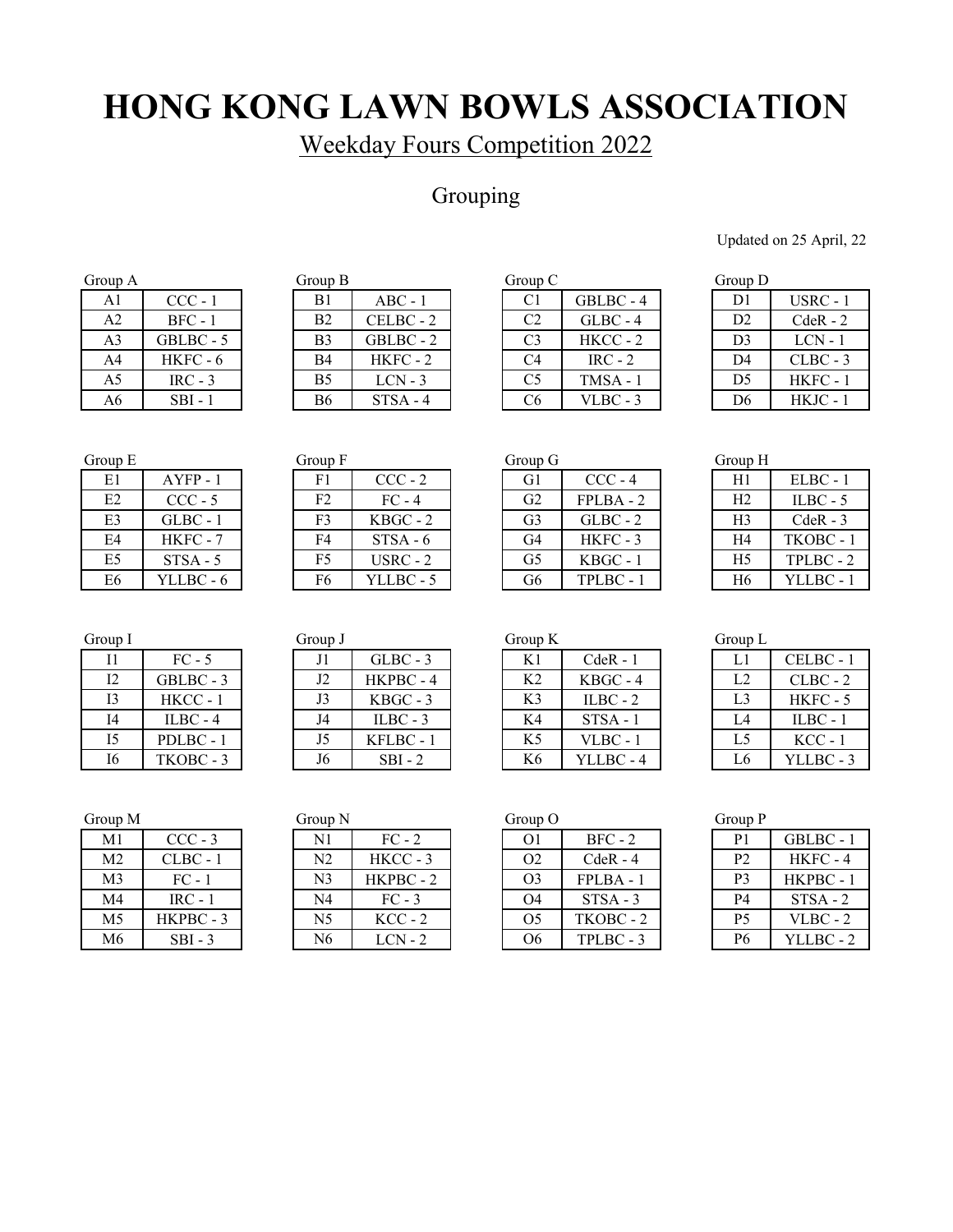Weekday Fours Competition 2022

### Schedule

| Round   | Match 1         | Match 2         | Match 3         |
|---------|-----------------|-----------------|-----------------|
| Round 1 | Team 1 v Team 2 | Team 3 v Team 5 | Team 6 v Team 4 |
| Round 2 | Team 5 v Team 6 | Team 4 v Team 1 | Team 2 v Team 3 |
| Round 3 | Team 3 v Team 4 | Team 1 v Team 6 | Team 5 v Team 2 |
| Round 4 | Team 2 v Team 6 | Team 4 v Team 5 | Team 1 v Team 3 |
| Round 5 | Team 5 v Team 1 | Team 6 v Team 3 | Team 2 v Team 4 |

| Round   |                   | Scheduled Date (Wed / Fri)<br>(Subjected to green availability) | <b>Competition Deadline</b> |
|---------|-------------------|-----------------------------------------------------------------|-----------------------------|
| Round 1 | 11 May, 22 (Wed)  | 13 May, 22 (Fri)                                                | 24 May, 22 (Tue)            |
| Round 2 | 25 May, 22 (Wed)  | 27 May, 22 (Fri)                                                | 14 June, 22 (Tue)           |
| Round 3 | 15 June, 22 (Wed) | 17 June, 22 (Fri)                                               | 5 July, 22 (Tue)            |
| Round 4 | 6 July, 22 (Wed)  | 8 July, 22 (Fri)                                                | 26 July, 22 (Tue)           |
| Round 5 | 27 July, 22 (Wed) | 29 July, 22 (Fri)                                               | 16 August, 22 (Tue)         |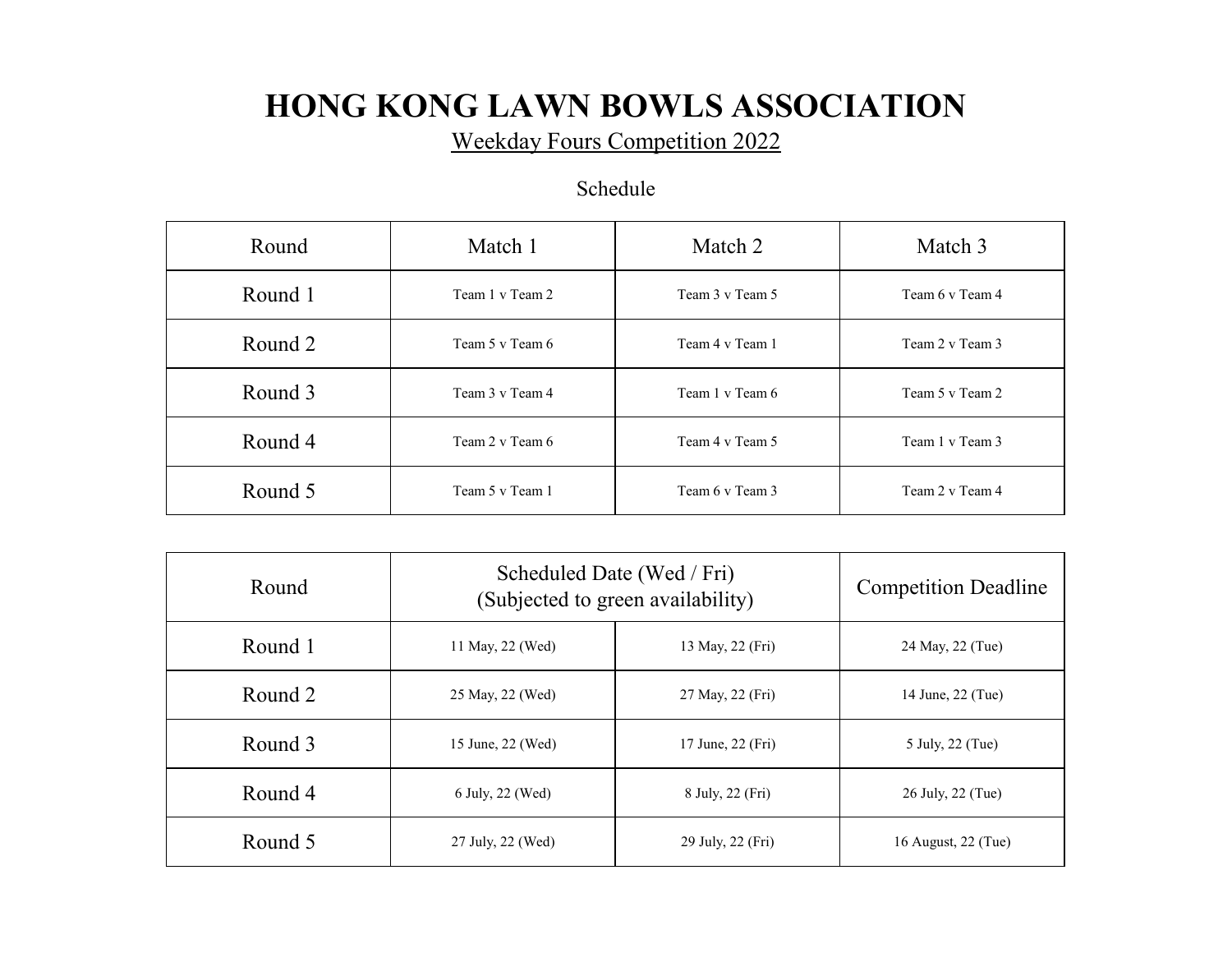## **Weekday Fours Competition 2022**

## Condition of play

### Rules

- 1 Two bowls per player and 15 ends for each game.
- $\overline{2}$ All 15 ends need to be completed in the Round Robin stage.
- 3 Burnt end to be replayed.

4 Allow a maximum of 2 substitutes with at least 2 original entrants playing in each match. The original entrants will not lose their place in the team despite having the same substitutes playing more than once for the team. Players and Substitutes cannot play for other teams. Substitutes cannot play in the skip position.

5 Games of each round must be completed before the set deadline.

#### Format

- 1 6 teams per group.
- 2 Teams in any gender or combination are allowed.
- 3 Two game points for a win and one point for a tie in Round Robin. In the case of a walk-over, two points and 5 shots will be awarded to the opponents.

Each group will be ranked in the order of:-

- a) Higher number of Game Points;
- 4 b) Higher number of Shots Difference (Total Shots For minus Total Shots Against); c) Higher number of Shots For; d) Toss of coin.
- 5 Top 2 teams of each group qualify for the Knock-out stage in the 2nd half of the season. In the event of a tied match in the Knock-out stage, an extra end will be played.

#### Rink arrangement

1

Some public rinks are booked by HKLBA on Wednesday and Friday (Yellow color for Friday). It is marked in the fixture as played date.

Venue fee will be debited to the club of the relevant team.

- 2 HKLBA is in the process of booking public rinks for games scheduled in June, July and August. It will be updated on the website as and when details are available. HKLBA office will inform all teams concerned of any updates.
- 3 Other games with no pre-booked rinks need to follow the normal practice. Home side should provide venue for the game.
- 4 Rescheduled of games is allowed. Please inform HKLBA as normal.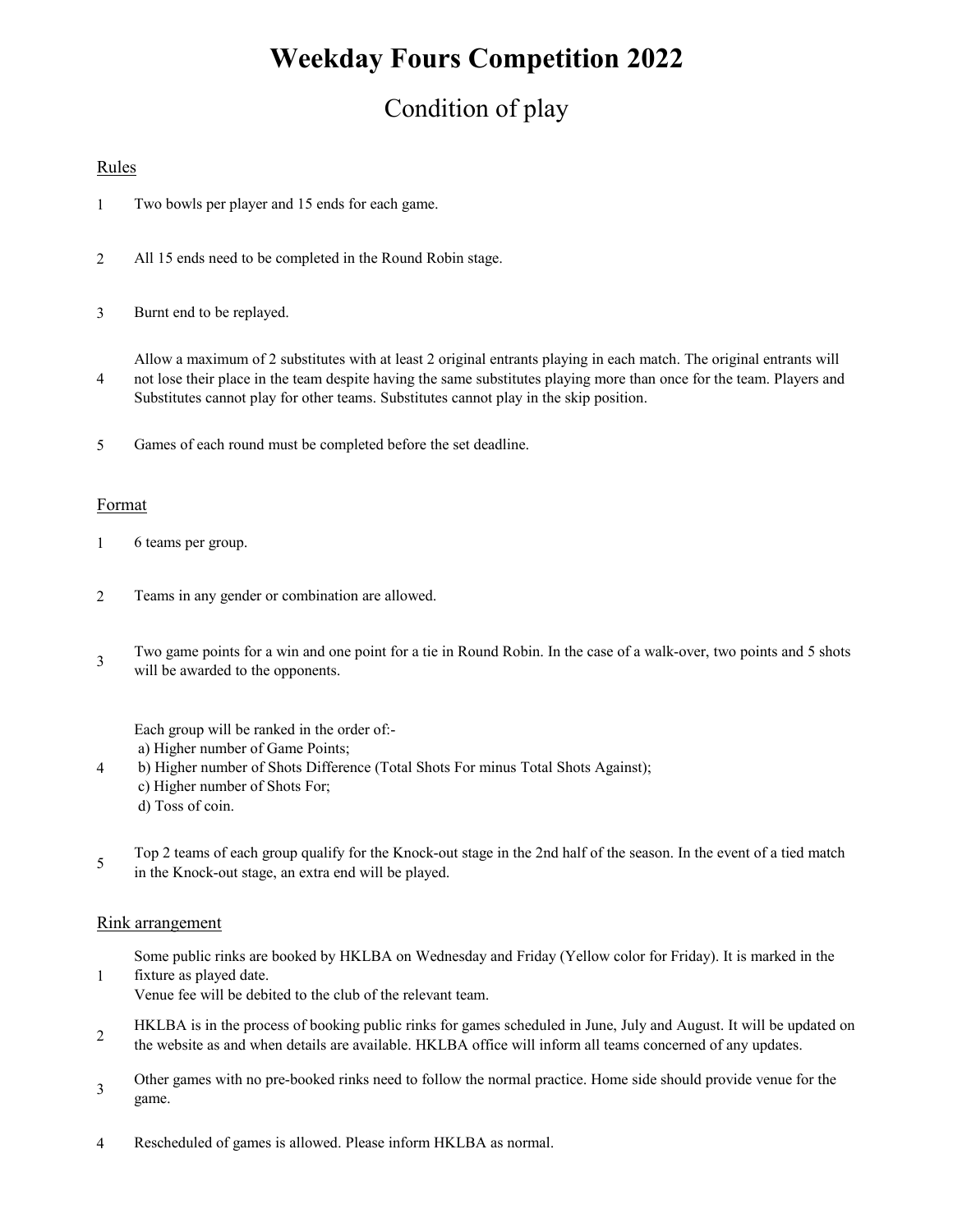1. Winner must notify results to LBA Office by email or fax by 12:00 noon on the day following the match.

2. All matches must start on time unless otherwise agreed by the opponents and allowed by the Bye-laws.

|                   |                       |                    |                    |                             |                        |                      |                                  |                    |                      |                   |                   | Updated on 10 June, 2022 |                      |
|-------------------|-----------------------|--------------------|--------------------|-----------------------------|------------------------|----------------------|----------------------------------|--------------------|----------------------|-------------------|-------------------|--------------------------|----------------------|
|                   |                       |                    |                    | Rink booked                 |                        | Home                 | Away                             | Home               | Away                 | Home Team         | Away Team         |                          |                      |
| Ref               | Played Date           | Played Time        | Venue              | by HKLBA                    | Match                  | Code                 | Code                             | Team               | Team                 | Substitute Player | Substitute Player | Home Score               | Away Score           |
|                   |                       |                    |                    |                             |                        |                      |                                  |                    |                      | John Chung        |                   |                          |                      |
| A101              | 11 May, 22 (Wed)      | 2:30 <sub>pm</sub> | CCC Indoor         |                             | Al v A2                | A <sub>1</sub>       | A2                               | $CCC - 1$          | $BFC - 1$            | Andrew Chan       |                   | 14                       | 12                   |
| A102              | 23 May, 22 (Mon)      | 2:00 <sub>pm</sub> | <b>VP</b>          | Yes                         | A3 v A5                | A3                   | A5                               | GBLBC-5            | $IRC - 3$            | Sylvia Ho         |                   | $10\,$                   | 21                   |
| A103              | 11 May, 22 (Wed)      | 2:30 <sub>pm</sub> | SBI                |                             | A6vA4                  | A <sub>6</sub>       | A4                               | $SBI - 1$          | HKFC-6               |                   |                   | 21                       | 10                   |
| <b>B101</b>       | 13 May, 22 (Fri)      | 10:00am            | <b>ALC</b>         | Yes                         | B1 v B2                | B1                   | B2                               | $ABC - 1$          | CELBC-2              |                   |                   | 14                       | $7\phantom{.0}$      |
| <b>B102</b>       | 20 May, 22 (Fri)      | 10:00am            | <b>VP</b>          | Yes                         | <b>B3</b> v B5         | B <sub>3</sub>       | B <sub>5</sub>                   | GBLBC - 2          | $LCN - 3$            |                   |                   | 9                        | 17                   |
| <b>B103</b>       | 19 May, 22 (Thur)     | 7:00 <sub>pm</sub> | <b>SLY</b>         | Yes                         | <b>B6</b> v B4         | <b>B6</b>            | B <sub>4</sub>                   | $STSA - 4$         | HKFC-2               |                   | Danny Leung       | 11                       | 15                   |
|                   |                       |                    | ΙE                 |                             |                        | C1                   | C <sub>2</sub>                   | $GBLBC - 4$        | $GLBC - 4$           | Corey Pang        |                   | $\overline{4}$           | 25                   |
| C <sub>101</sub>  | 11 May, 22 (Wed)      | 10:00am            |                    | $\mathcal{L}_{\mathcal{A}}$ | $C1$ v $C2$            |                      |                                  |                    |                      |                   |                   |                          |                      |
| $\sim 102$        | 19 May, 22 (Thur)     | 3:00 <sub>pm</sub> | <b>HKCC</b>        |                             | $C3$ v $C5$            | C <sub>3</sub>       | C <sub>5</sub>                   | $HKCC - 2$         | $TMSA - 1$           | Alice Chan        |                   | 20                       | 5                    |
| C103              | 19 May, 22 (Thur)     | 2:00 <sub>pm</sub> | <b>VP</b>          | Yes                         | C6vC4                  | C <sub>6</sub>       | C <sub>4</sub>                   | $VLBC - 3$         | $IRC - 2$            |                   |                   | 11                       | 15                   |
| D <sub>10</sub> 1 | 18 May, 22 (Wed)      | 2:30 <sub>pm</sub> | <b>USRC</b>        |                             | D1 v D2                | D1                   | D <sub>2</sub>                   | USRC - 1           | $CdeR - 2$           |                   |                   | 6                        | 21                   |
|                   |                       |                    | Venue              |                             |                        |                      |                                  |                    |                      |                   |                   |                          |                      |
|                   |                       |                    | changed to         |                             |                        |                      |                                  |                    |                      |                   |                   |                          |                      |
|                   | D102 13 May, 22 (Fri) | 2:00 <sub>pm</sub> | <b>HKFC</b> Indoor | Yes                         | D3vD5                  | D <sub>3</sub>       | D <sub>5</sub>                   | $LCN - 1$          | HKFC-1               |                   |                   | 6                        | 19                   |
| D103              | 11 May, 22 (Wed)      | 10:00am            | <b>SLY</b>         | Yes                         | D6 v D4                | D <sub>6</sub>       | D <sub>4</sub>                   | $HKJC - 1$         | $CLBC - 3$           |                   |                   | 13                       | 18                   |
| E101              | 18 May, 22 (Wed)      | 7:00 <sub>pm</sub> | <b>CCC</b> Indoor  | Yes                         | E1 v E2                | E1                   | E <sub>2</sub>                   | AYFP-1             | $CCC - 5$            |                   |                   | $\overline{7}$           | 26                   |
| E102              | 13 May, 22 (Fri)      | 10:00am            | <b>SLY</b>         | Yes                         | $E3$ v $E5$            | E3                   | E5                               | $GLBC - 1$         | $STSA - 5$           |                   |                   | 11                       | 14                   |
|                   |                       |                    |                    |                             |                        |                      |                                  |                    |                      |                   | May Poon          |                          |                      |
| E103              | 11 May, 22 (Wed)      | 10:00am            | YCK                | Yes                         | E6 v E4                | E6                   | E <sub>4</sub>                   | YLLBC - 6 HKFC - 7 |                      |                   | Connie Wong       | 19                       | 8                    |
| F101              | 18 May, 22 (Wed)      | 2:30 <sub>pm</sub> | CCC Outdoor        |                             | F1 v F2                | F1                   | F <sub>2</sub>                   | $CCC - 2$          | $FC - 4$             |                   |                   | 6                        | 19                   |
| F102              | 18 May, 22 (Wed)      | :30 <sub>pm</sub>  | <b>KBGC</b>        |                             | F3 v F5                | F3                   | F5                               | KBGC - 2           | $USRC - 2$           |                   | Cindy Robinson    | 5                        | 26                   |
|                   |                       |                    |                    |                             |                        |                      |                                  |                    |                      | Gabriela KO       |                   |                          |                      |
| F103              | 11 May, 22 (Wed)      | 10:00am            | <b>YCK</b>         | Yes                         | F6 v F4                | F6                   | F4                               | YLLBC - 5          | STSA - 6             | YAM Wai Kin       |                   | 21                       | 8                    |
| G101              | 11 May, 22 (Wed)      | 2:30 <sub>pm</sub> | CCC Indoor         |                             | G1vG2                  | G1                   | G <sub>2</sub>                   | $CCC - 4$          | FPLBA-2              |                   |                   | 34                       | $\overline{4}$       |
| G102              | 13 May, 22 (Fri)      | 10:00am            | <b>SLY</b>         | Yes                         | G3 v G5                | G <sub>3</sub>       | G5                               | $GLBC - 2$         | $KBGC - 1$           |                   |                   | 17                       | 9                    |
| G103              | 11 May, 22 (Wed)      | 10:00am            | <b>SLY</b>         | $\overline{\phantom{a}}$    | G6 v G4                | G <sub>6</sub>       | G4                               | TPLBC - 1          | HKFC-3               |                   |                   | 5                        | $\mathbf{0}$         |
| H101              | 11 May, 22 (Wed)      | 10:00am            | TKO                | $\mathcal{L}_{\mathcal{A}}$ | H1 v H2                | H1                   | H2                               | ELBC - 1           | $ILBC - 5$           |                   | Candy Tse         | 12                       | 16                   |
| H102              | 11 May, 22 (Wed)      | 2:30 <sub>pm</sub> | CdeR Indoor        |                             | $\overline{H}3$ v $H5$ | H <sub>3</sub>       | H <sub>5</sub>                   | $CdeR - 3$         | TPLBC - 2            |                   |                   | 14                       | 14                   |
| H103              | 11 May, 22 (Wed)      | 12:00nn            | <b>YCK</b>         | $\sim$                      | H6 v H4                | H <sub>6</sub>       | H <sub>4</sub>                   | YLLBC - 1          | TKOBC - 1            |                   | John Yip          | 17                       | 16                   |
| I101              | 11 May, 22 (Wed)      | 2:30 <sub>pm</sub> | FC                 |                             | I1 v I2                | $_{\text{II}}$       | I2                               | $FC - 5$           | GBLBC-3              | Ben Yuen          |                   | $\,$ 8 $\,$              | 13                   |
| I102              | 11 May, 22 (Wed)      | 2:30 <sub>pm</sub> | <b>HKCC</b>        |                             | I3 v I5                | I3                   | I5                               | HKCC-1             | PDLBC-1              | Esther Chan       |                   | 11                       | 13                   |
| 103               | 24 May, 22 (Tue)      | 12:00nn            | <b>TKO</b>         | $\overline{\phantom{a}}$    | <b>I6</b> v I4         | <b>I6</b>            | I4                               | TKOBC - 3          | $ILBC - 4$           |                   |                   | 10                       | 15                   |
| J101              | 20 May, 22 (Fri)      | 2:00 <sub>pm</sub> | <b>SLY</b>         |                             | J1 v J2                | J1                   | J2                               | $GLBC - 3$         | HKPBC-4              |                   |                   | 16                       | $\overline{9}$       |
| J102              | 11 May, 22 (Wed)      | 2:30 <sub>pm</sub> | <b>KBGC</b>        |                             | J3 v J5                | J3                   | J5                               | KBGC - 3           | KFLBC - 1            | David P Y Ng      |                   | $\overline{22}$          | $\,8\,$              |
| J103              | 11 May, 22 (Wed)      | 2:30 <sub>pm</sub> | SBI                |                             | J6 v J4                | J6                   | $_{\mathrm{J}4}$                 | $SBI - 2$          | $ILBC - 3$           |                   |                   | 16                       | 14                   |
| K101              | 16 May, 22 (Mon)      | 3:00 <sub>pm</sub> | CdeR Indoor        |                             | K1 v K2                | K1                   | K <sub>2</sub>                   | $CdeR - 1$         | $KBGC - 4$           |                   |                   | 11                       | 11                   |
| K <sub>102</sub>  | 13 May, 22 (Fri)      | 10:00am            | <b>ALC</b>         | Yes                         | K3 v K5                | K3                   | K <sub>5</sub>                   | $ILBC - 2$         | $VLBC - 1$           |                   | Woody Yu          | 17                       | $\overline{7}$       |
| K103              | 11 May, 22 (Wed)      | 10:00am            | <b>YCK</b>         | $\mathcal{L}_{\mathcal{A}}$ | K6 v K4                | K <sub>6</sub>       | K4                               | YLLBC - 4          | STSA-1               |                   |                   | 21                       | 15                   |
| .101              | 11 May, 22 (Wed)      | 2:00 <sub>pm</sub> | <b>YCK</b>         | $\overline{\phantom{a}}$    | L1 v L2                | L1                   | L2                               | CELBC - 1          | $CLBC - 2$           |                   |                   | 16                       | 11                   |
| $-102$            | 13 May, 222 (Fri)     | 2:30 <sub>pm</sub> | <b>HKFC</b> Indoor |                             | $L3$ v $L5$            | L <sub>3</sub>       | L5                               | HKFC-5             | $KCC - 1$            |                   | Danny Ho          | 29                       | $\tau$               |
|                   |                       |                    | YCK                |                             | L6vL4                  | L6                   | L4                               | YLLBC - 3          | $ILBC - 1$           |                   |                   | 19                       | 10                   |
| $-103$            | 11 May, 22 (Wed)      | 3:00 <sub>pm</sub> | CCC Outdoor        | $\sim$                      |                        |                      |                                  |                    |                      |                   |                   |                          |                      |
| M101              | 20 May, 22 (Fri)      | 2:30 <sub>pm</sub> |                    |                             | M1 v M2                | M <sub>1</sub>       | M <sub>2</sub>                   | $CCC - 3$          | $CLBC - 1$           |                   |                   | 11                       | 19                   |
| M102              | 11 May, 22 (Wed)      | 2:30 <sub>pm</sub> | ${\rm FC}$<br>SBI  |                             | M3 v M5<br>M6 v M4     | M <sub>3</sub><br>M6 | M <sub>5</sub><br>M <sub>4</sub> | $FC - 1$           | HKPBC-3<br>$IRC - 1$ |                   |                   | 23<br>13                 | $\overline{4}$<br>14 |
| M103              | 11 May, 22 (Wed)      | 2:30 <sub>pm</sub> |                    |                             |                        |                      |                                  | $SBI - 3$          |                      | Chung Suet Fong   | Ji Yan            |                          |                      |
| N 101             | 11 May, 22 (Wed)      | 2:30 <sub>pm</sub> | FC                 |                             | N1 v N2                | N <sub>1</sub>       | N <sub>2</sub>                   | $FC - 2$           | HKCC-3               |                   |                   | 17                       | 15                   |
| N102              | 13 May, 22 (Fri)      | 2:00 <sub>pm</sub> | <b>PSRC</b>        |                             | N3 v N5                | N <sub>3</sub>       | N <sub>5</sub>                   | HKPBC-2            | $KCC - 2$            |                   |                   | 13                       | $\mathbf{Q}$         |
|                   |                       |                    |                    |                             |                        |                      |                                  |                    |                      | Tim Chan          |                   |                          |                      |
| N103              | 18 May, 22 (Wed)      | 10:00am            | <b>TKO</b>         | Yes                         | N6 v N4                | N <sub>6</sub>       | N <sub>4</sub>                   | $LCN - 2$          | $FC - 3$             | Steven Lee        |                   | 13                       | 11                   |
| O101              | 18 May, 22 (Wed)      | 10:00am            | <b>VP</b>          | $\overline{\phantom{a}}$    | O1 v O2                | O <sub>1</sub>       | O <sub>2</sub>                   | $BFC - 2$          | $CdeR - 4$           |                   |                   | $\,$ 8 $\,$              | 14                   |
| O102              | 11 May, 22 (Wed)      | 10:00am            | <b>YCK</b>         | $\sim$                      | O3 v O5                | O <sub>3</sub>       | O <sub>5</sub>                   | FPLBA - 1          | TKOBC-2              |                   |                   | 12                       | 22                   |
| O103              | 13 May, 22 (Fri)      | 10:00am            | <b>YCK</b>         | $\mathcal{L}_{\mathcal{A}}$ | O6 v O4                | O <sub>6</sub>       | O <sub>4</sub>                   | TPLBC - 3          | $STSA - 3$           |                   |                   | 18                       | 6                    |
| P101              | 11 May, 22 (Wed)      | 10:00am            | ΙE                 | Yes                         | P1 v P2                | P <sub>1</sub>       | P <sub>2</sub>                   | GBLBC - 1 HKFC - 4 |                      | Rita Lau          |                   | 11                       | 16                   |
| P102              | 18 May, 22 (Wed)      | 2:30 <sub>pm</sub> | <b>PSRC</b>        |                             | P3 v P5                | P <sub>3</sub>       | P <sub>5</sub>                   | HKPBC - 1          | $VLBC - 2$           |                   |                   | 30                       | 5                    |
| P103              | 11 May, 22 (Wed)      | 8:00pm             | <b>YCK</b>         | $\sim$                      | P6 v P4                | P <sub>6</sub>       | <b>P4</b>                        | YLLBC - 2          | $STSA - 2$           |                   |                   | 15                       | 20                   |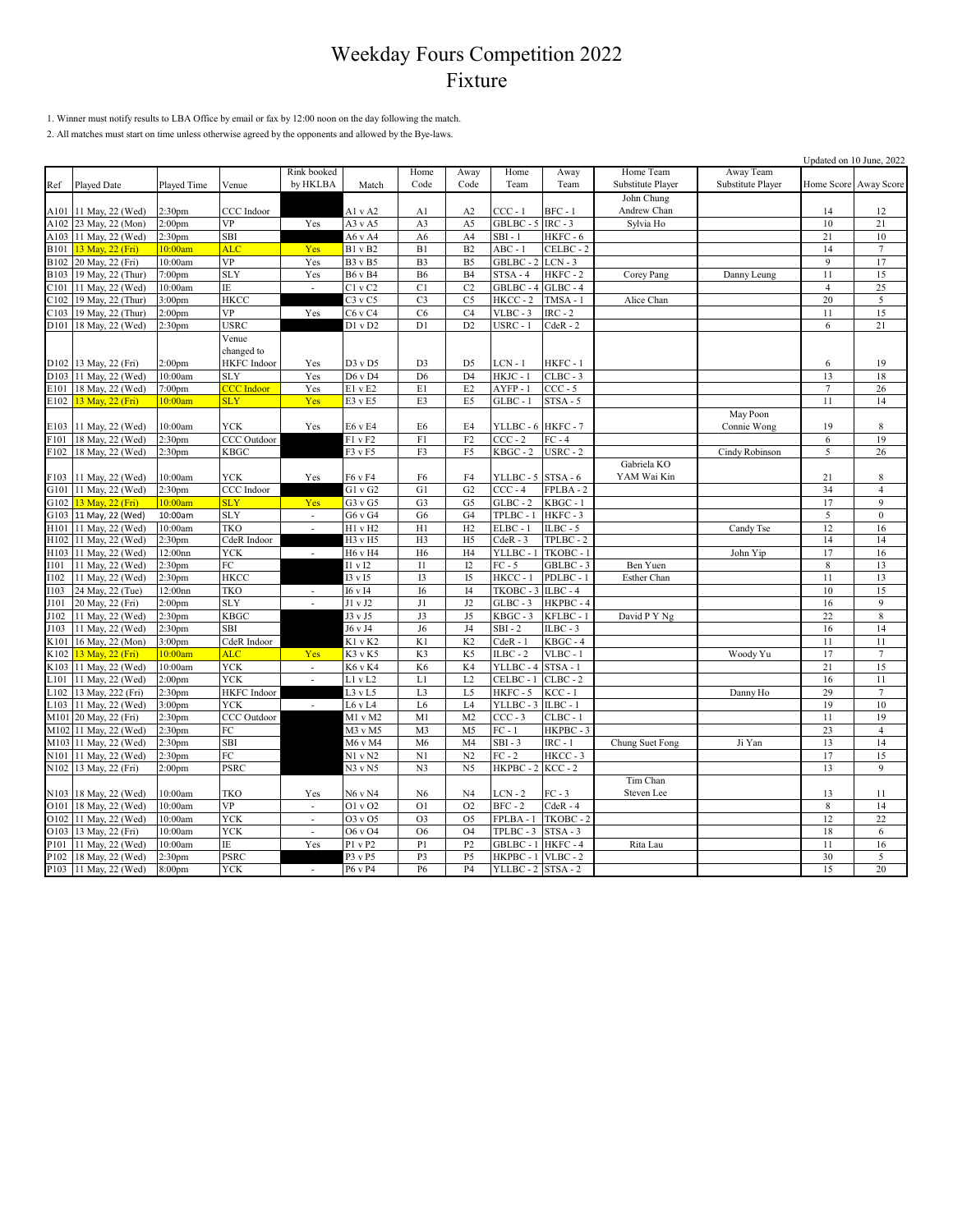1. Winner must notify results to LBA Office by email or fax by 12:00 noon on the day following the match.

2. All matches must start on time unless otherwise agreed by the opponents and allowed by the Bye-laws.

#### Round 2 Competition Deadline: 14 June, 22 (Tue)

| $100$ with $\mu$              |                        |                    | $\epsilon$ compound beautified $\epsilon$ is ano, $\epsilon$ if $\epsilon$ | Rink booked              |                                 | Home             | Away           | Home       | Away       | Home Team         | Away Team         |                  |                         |
|-------------------------------|------------------------|--------------------|----------------------------------------------------------------------------|--------------------------|---------------------------------|------------------|----------------|------------|------------|-------------------|-------------------|------------------|-------------------------|
| Ref                           | Played Date            | Played Time        | Venue                                                                      | by HKLBA                 | Match                           | Code             | Code           | Team       | Team       | Substitute Player | Substitute Player |                  | Home Score Away Score   |
| A201                          | 25 May, 22 (Wed)       | 2:30 <sub>pm</sub> | <b>IRC</b>                                                                 |                          | A5 v A6                         | A5               | A <sub>6</sub> | $IRC - 3$  | $SBI - 1$  |                   |                   | 7                | 14                      |
| A202                          | 25 May, 22 (Wed)       | 2:30 <sub>pm</sub> | HKFC Indoor                                                                |                          | A4 v A1                         | A4               | A1             | HKFC - 6   | $CCC - 1$  |                   |                   | $\overline{4}$   | 18                      |
| A203                          | 25 May, 22 (Wed)       | 10:00am            | VP                                                                         | Yes                      | A2vA3                           | A2               | A3             | $BFC - 1$  | GBLBC-5    |                   |                   | 28               | $\overline{4}$          |
| <b>B201</b>                   | 27 May, 22 (Fri)       | 10:00am            | TKO                                                                        | Yes                      | <b>B5</b> v B6                  | B <sub>5</sub>   | <b>B6</b>      | $LCN - 3$  | $STSA - 4$ |                   | Corey Pang        | $\sqrt{5}$       | $\boldsymbol{0}$        |
| <b>B202</b>                   | 25 May, 22 (Wed)       | 2:30 <sub>pm</sub> | <b>HKFC</b> Indoor                                                         |                          | B <sub>4</sub> v B <sub>1</sub> | B4               | B1             | HKFC-2     | $ABC - 1$  |                   |                   | 21               | 11                      |
|                               |                        |                    |                                                                            |                          |                                 |                  |                |            |            |                   | Henry Tong        |                  |                         |
|                               | B203 2 June, 22 (Thur) | 10:00am            | <b>SLY</b>                                                                 | Yes                      | <b>B2</b> v <b>B3</b>           | B2               | B <sub>3</sub> | CELBC - 2  | GBLBC-2    |                   | Juno Koon         | 20               | 10                      |
| C201                          | 25 May, 22 (Wed)       | 10:00am            | TM                                                                         | Yes                      | $C5$ v $C6$                     | C <sub>5</sub>   | C <sub>6</sub> | TMSA-1     | $VLBC - 3$ |                   |                   | 19               | 13                      |
| C <sub>2</sub> 0 <sub>2</sub> | 25 May, 22 (Wed)       | 2:30 <sub>pm</sub> | IRC                                                                        |                          | C4 v C1                         | C4               | C1             | $IRC - 2$  | GBLBC-4    |                   |                   | 11               | $10\,$                  |
| C203                          | 25 May, 22 (Wed)       | 10:00am            | <b>SLY</b>                                                                 | Yes                      | C2vC3                           | C2               | C <sub>3</sub> | $GLBC - 4$ | $HKCC - 2$ |                   | Gordon Chan       | 15               | 15                      |
| D201                          | 25 May, 22 (Wed)       | 2:30 <sub>pm</sub> | <b>HKFC</b> Indoor                                                         |                          | D5 v D6                         | D <sub>5</sub>   | D <sub>6</sub> | HKFC-1     | HKJC - 1   |                   |                   | 26               | 6                       |
| D202                          | 25 May, 22 (Wed)       | 10:00am            | <b>VP</b>                                                                  | Yes                      | D4vD1                           | D <sub>4</sub>   | D <sub>1</sub> | $CLBC - 3$ | $USRC - 1$ |                   |                   | 15               | 15                      |
| D <sub>20</sub> 3             | 25 May, 22 (Wed)       | 2:30 <sub>pm</sub> | CdeR Indoor                                                                |                          | D2 v D3                         | D2               | D <sub>3</sub> | $CdeR - 2$ | $LCN - 1$  |                   |                   | 30               | $\sqrt{2}$              |
| E201                          | 25 May, 22 (Wed)       | 10:00am            | <b>SLY</b>                                                                 | Yes                      | E5 v E6                         | E5               | E <sub>6</sub> | $STSA - 5$ | YLLBC - 6  |                   | Angela Ho         | 15               | 16                      |
|                               |                        |                    |                                                                            |                          |                                 |                  |                |            |            | May Poon          |                   |                  |                         |
| E202                          | 25 May, 22 (Wed)       | 2:30 <sub>pm</sub> | HKFC Indoor                                                                |                          | E4 v E1                         | E4               | E1             | HKFC-7     | AYFP-1     | Connie Wong       |                   | 20               | $\,$ 8 $\,$             |
| E203                          | 25 May, 22 (Wed)       | 2:30 <sub>pm</sub> | CCC Indoor                                                                 |                          | $E2$ v $E3$                     | E <sub>2</sub>   | E3             | $CCC - 5$  | $GLBC - 1$ |                   |                   | 22               | 15                      |
| F201                          | 25 May, 22 (Wed)       | 2:30 <sub>pm</sub> | <b>USRC</b>                                                                |                          | F5 v F6                         | F5               | F <sub>6</sub> | $USRC - 2$ | YLLBC-5    | Cindy Robinson    | Gabriela Ko       | 32               | $\mathfrak 2$           |
| F202                          | 27 May, 22 (Fri)       | 10:00am            | <b>SLY</b>                                                                 | Yes                      | F4 v F1                         | F4               | F1             | $STSA - 6$ | $CCC - 2$  |                   |                   | 16               | $10\,$                  |
| F203                          | 14 Jun, 22 (Tue)       | 2:30 <sub>pm</sub> | FC                                                                         |                          | F2vF3                           | F2               | F3             | $FC - 4$   | $KBGC - 2$ |                   | Henry Tong        | 19               | $\overline{\mathbf{3}}$ |
| G201                          | 25 May, 22 (Wed)       | 3:30 <sub>pm</sub> | KBGC                                                                       |                          | G5 v G6                         | G <sub>5</sub>   | G <sub>6</sub> | $KBGC - 1$ | TPLBC - 1  |                   |                   | 16               | 12                      |
| G202                          | 25 May, 22 (Wed)       | 2:30 <sub>pm</sub> | HKFC Indoor                                                                |                          | G4vG1                           | G4               | G1             | HKFC-3     | $CCC - 4$  |                   |                   | $\boldsymbol{0}$ | 5                       |
| G203                          | 25 May, 22 (Wed)       | 10:00am            | <b>YCK</b>                                                                 | Yes                      | G2vG3                           | G2               | G <sub>3</sub> | FPLBA-2    | $GLBC - 2$ |                   |                   | 20               | 15                      |
| H201                          | 25 May, 22 (Wed)       | 10:00am            | <b>YCK</b>                                                                 | Yes                      | H5 v H6                         | H <sub>5</sub>   | H <sub>6</sub> | TPLBC - 2  | YLLBC - 1  |                   |                   | $\overline{9}$   | 22                      |
| H <sub>202</sub>              | 27 May, 22 (Fri)       | 10:00am            | <b>TKO</b>                                                                 | Yes                      | H4 v H1                         | H <sub>4</sub>   | H1             | TKOBC - 1  | $ELBC - 1$ |                   |                   | 13               | $\overline{9}$          |
| H <sub>203</sub>              | 27 May, 22 (Fri)       | 10:00am            | <b>ALC</b>                                                                 | Yes                      | H <sub>2</sub> v H <sub>3</sub> | H2               | H3             | ILBC - $5$ | $CdeR - 3$ |                   |                   | 15               | 19                      |
| <b>I201</b>                   | 25 May, 22 (Wed)       | 10:00am            | IΕ                                                                         | Yes                      | I5 v I6                         | I5               | <b>I6</b>      | PDLBC-1    | TKOBC - 3  |                   |                   | $\boldsymbol{0}$ | $\mathfrak s$           |
| <b>I202</b>                   | 27 May, 22 (Fri)       | 10:00am            | <b>ALC</b>                                                                 | Yes                      | 14 v 11                         | $_{\mathrm{I}4}$ | $\mathbf{I}$   | $ILBC - 4$ | $FC - 5$   |                   | Ben Yuen          | 11               | 18                      |
| I203                          | 25 May, 22 (Wed)       | 10:00am            | IΕ                                                                         | Yes                      | I2 v I3                         | I2               | I3             | GBLBC-3    | HKCC-1     |                   |                   | 36               | $\overline{4}$          |
| J201                          | 27 May, 22 (Fri)       | 10:00am            | <b>SLY</b>                                                                 | Yes                      | J5 v J6                         | J5               | J6             | KFLBC - 1  | $SBI - 2$  |                   |                   | 14               | 13                      |
| J202                          | 27 May, 22 (Fri)       | 10:00am            | <b>ALC</b>                                                                 | Yes                      | J4 v J1                         | $_{\rm J4}$      | J1             | $ILBC - 3$ | $GLBC - 3$ |                   |                   | 20               | $\mathfrak s$           |
| J203                          | 25 May, 22 (Wed)       | 2:30 <sub>pm</sub> | PSRC                                                                       |                          | $J2$ v $J3$                     | $\rm J2$         | J3             | HKPBC-4    | KBGC-3     |                   |                   | 14               | 12                      |
| K201                          | 25 May, 22 (Wed)       | 10:00am            | VP                                                                         | Yes                      | K5 v K6                         | K5               | K <sub>6</sub> | $VLBC - 1$ | YLLBC-4    |                   |                   | 18               | 13                      |
| K202                          | 27 May, 22 (Fri)       | 10:00am            | <b>SLY</b>                                                                 | Yes                      | K <sub>4</sub> v K <sub>1</sub> | K4               | K1             | $STSA - 1$ | $CdeR - 1$ |                   |                   | $\tau$           | 28                      |
| K203                          | 25 May, 22 (Wed)       | 2:30 <sub>pm</sub> | KBGC                                                                       |                          | K <sub>2</sub> v K <sub>3</sub> | K <sub>2</sub>   | K3             | $KBGC - 4$ | $ILBC - 2$ |                   |                   | 16               | 12                      |
| L <sub>201</sub>              | 25 May, 22 (Wed)       | 2:30 <sub>pm</sub> | KCC                                                                        |                          | L5 v L6                         | L5               | L <sub>6</sub> | $KCC - 1$  | YLLBC-3    |                   |                   | 23               | 9                       |
| .202                          | 25 May, 22 (Wed)       | 10:00am            | IΕ                                                                         | Yes                      | L4 v L1                         | L <sub>4</sub>   | L1             | $ILBC - 1$ | CELBC-1    |                   | Hai Yip Kan       | 12               | 11                      |
| .203                          | 25 May, 22 (Wed)       | 10:00am            | VP                                                                         | Yes                      | $L2$ v $L3$                     | L2               | L <sub>3</sub> | $CLBC - 2$ | HKFC-5     | Eva Lau           |                   | 17               | 12                      |
| M201                          | 25 May, 22 (Wed)       | 2:30 <sub>pm</sub> | PSRC                                                                       |                          | M5 v M6                         | M <sub>5</sub>   | M6             | HKPBC-3    | $SBI - 3$  |                   |                   | 13               | 18                      |
| M202                          | 25 May, 22 (Wed)       | 2:30 <sub>pm</sub> | IRC                                                                        |                          | M4 v M1                         | M <sub>4</sub>   | M1             | $IRC - 1$  | $CCC - 3$  |                   |                   | 14               | $\tau$                  |
| M203                          | 25 May, 22 (Wed)       | 10:00am            | <b>VP</b>                                                                  | Yes                      | M2 v M3                         | M <sub>2</sub>   | M <sub>3</sub> | CLBC -     | $FC - 1$   |                   |                   | 7                | 12                      |
| N201                          | 25 May, 22 (Wed)       | 2:30 <sub>pm</sub> | KCC                                                                        |                          | $N5$ v $N6$                     | N <sub>5</sub>   | N6             | $KCC - 2$  | $LCN - 2$  |                   |                   | 15               | 9                       |
| N202                          | 14 Jun, 22 (Tue)       | 2:30 <sub>pm</sub> | FC                                                                         |                          | N4 v N1                         | N4               | N1             | $FC - 3$   | $FC - 2$   |                   | Kit Hui           | 14               | 18                      |
|                               |                        |                    |                                                                            |                          |                                 |                  |                |            |            |                   |                   |                  |                         |
|                               |                        |                    | Venue                                                                      |                          |                                 |                  |                |            |            |                   |                   |                  |                         |
|                               | N203 20 May, 22 (Fri)  | 10:00am            | changed to VP                                                              |                          | N2 v N3                         | N2               | N <sub>3</sub> | HKCC-3     | HKPBC-2    |                   |                   | 14               | 10                      |
| O201                          | 26 May, 22 (Thu)       | 2:00 <sub>pm</sub> | <b>TKO</b>                                                                 | $\sim$                   | O5 v O6                         | O <sub>5</sub>   | O <sub>6</sub> | TKOBC-2    | TPLBC - 3  |                   |                   | 12               | 21                      |
| O202                          | 25 May, 22 (Wed)       | 10:00am            | <b>SLY</b>                                                                 | $\overline{\phantom{a}}$ | 04 v 01                         | O <sub>4</sub>   | O <sub>1</sub> | $STSA - 3$ | $BFC - 2$  |                   |                   | 14               | 12                      |
| O <sub>2</sub> 0 <sub>3</sub> | 25 May, 22 (Wed)       | 2:30 <sub>pm</sub> | CdeR Indoor                                                                |                          | O2vO3                           | O <sub>2</sub>   | O <sub>3</sub> | $CdeR - 4$ | FPLBA-1    |                   |                   | 14               | $\tau$                  |
| P201                          | 10 June, 22 (Fri)      | 10:00am            | <b>VP</b>                                                                  |                          | P5 v P6                         | P <sub>5</sub>   | P6             | $VLBC - 2$ | YLLBC-2    |                   |                   | $\overline{9}$   | 22                      |
| P202                          | 25 May, 22 (Wed)       | 10:00am            | <b>SLY</b>                                                                 | $\overline{\phantom{a}}$ | P4 v P1                         | P <sub>4</sub>   | P1             | $STSA - 2$ | GBLBC-1    |                   |                   | $27\,$           | $\overline{4}$          |
|                               | P203 25 May, 22 (Wed)  | 2:30pm             | HKFC Indoor                                                                |                          | P2 v P3                         | P <sub>2</sub>   | P3             | HKFC-4     | HKPBC-1    |                   |                   | 21               | 11                      |
|                               |                        |                    |                                                                            |                          |                                 |                  |                |            |            |                   |                   |                  |                         |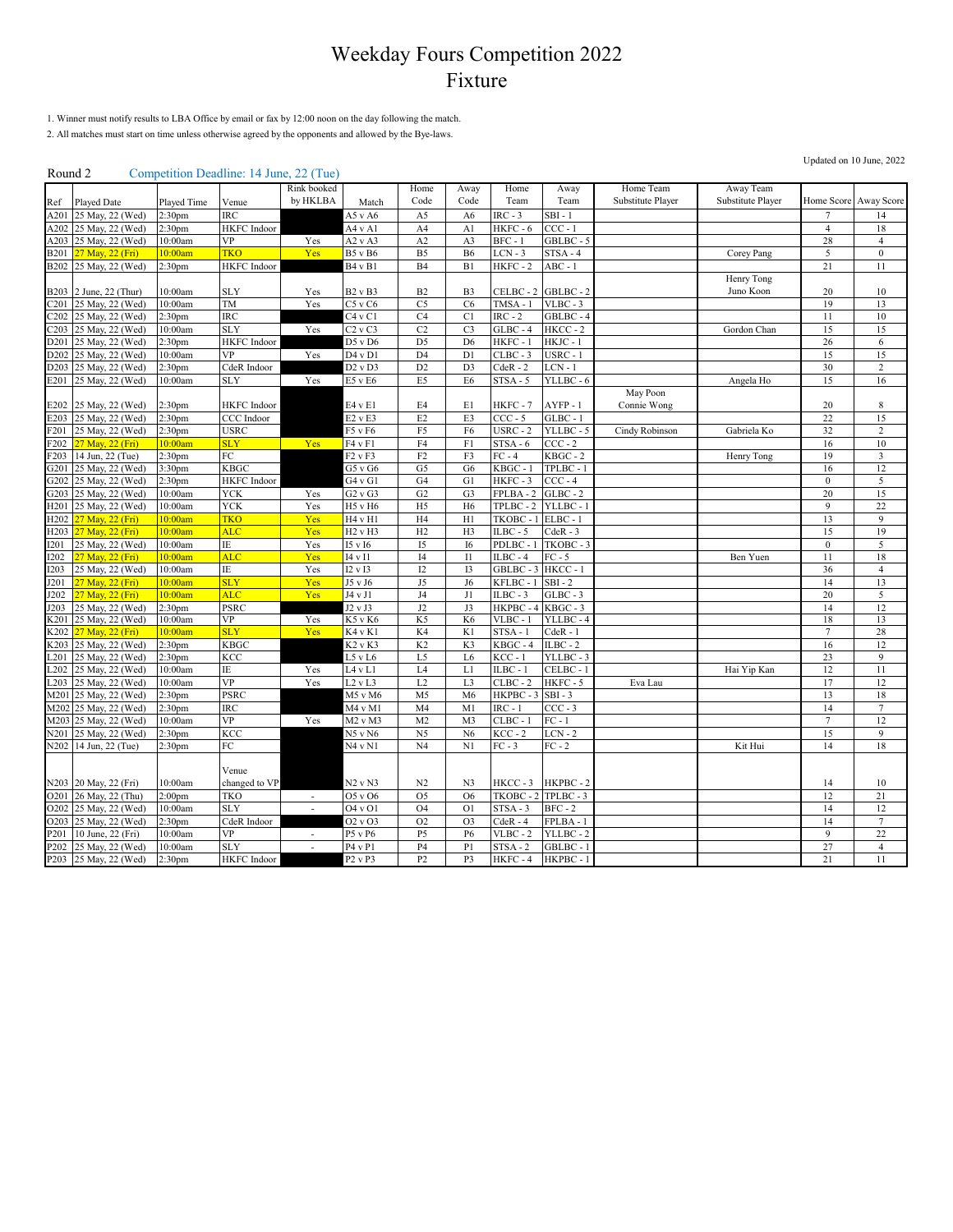1. Winner must notify results to LBA Office by email or fax by 12:00 noon on the day following the match.

2. All matches must start on time unless otherwise agreed by the opponents and allowed by the Bye-laws.

#### Round 3 Competition Deadline: 5 July, 22 (Tue)

|              |                                       |                                          |                          | Rink booked              |                        | Home                             | Away                             | Home                  | Away                  | Home Team         | Away Team         |                |                 |
|--------------|---------------------------------------|------------------------------------------|--------------------------|--------------------------|------------------------|----------------------------------|----------------------------------|-----------------------|-----------------------|-------------------|-------------------|----------------|-----------------|
| Ref          | Played Date                           | Played Time                              | Venue                    | by HKLBA                 | Match                  | Code                             | Code                             | Team                  | Team                  | Substitute Player | Substitute Player | Home Score     | Away Score      |
| A301         | 15 June, 22 (Wed)                     | 10:00am                                  | <b>VP</b>                |                          | A3 v A4                | A3                               | A4                               | GBLBC-5               | HKFC - 6              |                   |                   | 23             | 6               |
| A302         | 15 June, 22 (Wed)                     | 2:30 <sub>pm</sub>                       | CCC Indoor               |                          | Al v A6                | A <sub>1</sub>                   | A6                               | $CCC - 1$             | $SBI - 1$             |                   |                   | 14             | 11              |
| A303         | 15 June, 22 (Wed)                     | 2:30 <sub>pm</sub>                       | <b>IRC</b>               |                          | A5vA2                  | A5                               | A2                               | $IRC - 3$             | $BFC - 1$             |                   |                   | $\tau$         | 21              |
| <b>B301</b>  | 15 June, 22 (Wed)                     | 10:00am                                  | VP                       | $\sim$                   | <b>B3</b> v <b>B4</b>  | B <sub>3</sub>                   | <b>B4</b>                        | GBLBC-2               | HKFC-2                |                   |                   | 20             | 10              |
| <b>B302</b>  | 15 June, 22 (Wed)                     | 10:00am                                  | ALC                      | Yes                      | <b>B1</b> v B6         | B1                               | <b>B6</b>                        | ABC - 1               | $STSA - 4$            |                   |                   | 11             | 19              |
| <b>B303</b>  | 15 June, 22 (Wed)                     | 10:00am                                  | <b>TKO</b>               | $\overline{\phantom{a}}$ | <b>B5</b> v <b>B2</b>  | B <sub>5</sub>                   | B2                               | $LCN - 3$             | CELBC-2               |                   | Chan Siu Pui      | 15             | 10              |
| 2301         | 15 June, 22 (Wed)                     | 2:30 <sub>pm</sub>                       | HKCC                     |                          | $C3$ v $C4$            | C <sub>3</sub>                   | C4                               | $HKCC - 2$            | $IRC - 2$             | Gordan Chan       |                   | $\overline{5}$ | 15              |
| 2302         | 7 June, 22 (Fri)                      | 10:00am                                  | IE.                      | Yes                      | C1 v C6                | C <sub>1</sub>                   | C <sub>6</sub>                   | GBLBC-4               | $VLBC - 3$            |                   |                   | 12             | $10\,$          |
| 303          | 15 June, 22 (Wed)                     | 10:00am                                  | TM                       |                          | $C5$ v $C2$            | $\overline{C5}$                  | $\overline{C2}$                  | $TMSA - 1$            | $GLBC - 4$            |                   |                   | 11             | 11              |
| D301         | 15 June, 22 (Wed)                     | 10:00am                                  | TKO                      | Yes                      | $D3$ v $D4$            | D <sub>3</sub>                   | D <sub>4</sub>                   | $LCN - 1$             | CLBC - 3              |                   |                   | 13             | 12              |
| D302         | 15 June, 22 (Wed)                     | :30 <sub>pm</sub>                        | USRC                     |                          | D1 v D6                | $\overline{D}$                   | D <sub>6</sub>                   | USRC - 1              | HKJC - 1              |                   |                   | 16             | $\overline{9}$  |
| D303         | 15 June, 22 (Wed)                     | 2:30 <sub>pm</sub>                       | <b>HKFC</b> Indoor       |                          | D5 v D2                | D <sub>5</sub>                   | D <sub>2</sub>                   | HKFC-1                | $CdeR - 2$            |                   | Barry Ho          | 21             | $\overline{4}$  |
| E301         |                                       |                                          |                          |                          |                        |                                  | E4                               | $GLBC - 1$            |                       |                   |                   | 17             | 9               |
| E302         | 15 June, 22 (Wed)<br>5 June, 22 (Wed) | 10:00am<br>10:00am                       | <b>SLY</b><br><b>SLY</b> | Yes<br>Yes               | E3 v E4<br>E1 v E6     | E3<br>E1                         | E6                               | AYFP-1                | HKFC - 7<br>YLLBC - 6 |                   | Connie Wong       | 11             | 25              |
| E303         | 15 June, 22 (Wed)                     | 10:00am                                  | <b>SLY</b>               | Yes                      | E5 v E2                | E5                               | E2                               | $STSA - 5$            | $CCC - 5$             |                   | Angela Ho         | 16             | 9               |
| F301         | 15 June, 22 (Wed)                     | 2:30 <sub>pm</sub>                       | KBGC                     |                          | F3 v F4                | F3                               | F4                               | $KBGC - 2$            | STSA - 6              |                   |                   | 12             | 11              |
|              |                                       |                                          |                          |                          |                        |                                  |                                  |                       |                       |                   | LEE Chi Man       |                |                 |
| F302         | 22 June, 22 (Wed)                     | 2:30 <sub>pm</sub>                       | CCC Outdoor              |                          | F1 v F6                | F1                               | F6                               | $CCC - 2$             | YLLBC - 5             |                   | YAM Wai Kin       | 7              | 17              |
| F303         | 15 June, 22 (Wed)                     | 2:30 <sub>pm</sub>                       | <b>USRC</b>              |                          | F5vF2                  | F5                               | F <sub>2</sub>                   | $USRC - 2$            | $FC - 4$              |                   |                   | 13             | 15              |
| G301         | 15 June, 22 (Wed)                     | 10:00am                                  | <b>SLY</b>               | Yes                      | G3 v G4                | G <sub>3</sub>                   | G4                               | $GLBC - 2$            | $HKFC - 3$            |                   |                   | 5              | $\mathbf{0}$    |
| G302         | 22 June, 22 (Wed)                     | 2:30 <sub>pm</sub>                       | CCC Indoor               |                          | G1 v G6                | G1                               | G <sub>6</sub>                   | $CCC - 4$             | TPLBC - 1             | Bonnie Lam        |                   | 14             | 16              |
| G303         | 15 June, 22 (Wed)                     | 3:30 <sub>pm</sub>                       | <b>KBGC</b>              |                          | $G5$ v $G2$            | G5                               | G <sub>2</sub>                   | KBGC - 1              | FPLBA-2               |                   |                   | $\overline{9}$ | 13              |
| H301         | 15 June, 22 (Wed)                     | 2:30 <sub>pm</sub>                       | CdeR Indoor              |                          | H3 v H4                | H3                               | H <sub>4</sub>                   | $CdeR - 3$            | TKOBC - 1             | K C Fung          |                   | $18\,$         | 6               |
|              |                                       |                                          |                          |                          |                        |                                  |                                  |                       |                       |                   |                   |                |                 |
|              |                                       |                                          | Venue                    |                          |                        |                                  |                                  |                       |                       |                   |                   |                |                 |
| H302         | 15 June, 22 (Wed)                     | 10:00am                                  | changed to VP            |                          | H1 v H6                | H1                               | H <sub>6</sub>                   | ELBC - 1              | YLLBC-1               |                   |                   | 12             | 18              |
| H303         | 15 June, 22 (Wed)                     | 4:00 <sub>pm</sub>                       | <b>YCK</b>               | $\overline{\phantom{a}}$ | H5 v H2                | H <sub>5</sub>                   | H2                               | TPLBC - 2             | $ILBC - 5$            |                   | Candy Tse         | 14             | 14              |
| <b>I301</b>  | 14 June, 22 (Tue)                     | 2:30 <sub>pm</sub>                       | HKCC                     |                          | I3 v I4                | I3                               | I4                               | HKCC-1                | $ILBC - 4$            |                   | Fred Man          | 8              | 17              |
|              |                                       |                                          |                          |                          |                        |                                  |                                  |                       |                       | Ben Yuen          |                   |                |                 |
| <b>I302</b>  | 15 June, 22 (Wed)                     | 2:30 <sub>pm</sub>                       | FC<br>Venue              |                          | I1 v I6                | $_{\rm II}$                      | I6                               | $FC - 5$              | TKOBC - 3             | Ada Lau           |                   | 21             | $7\phantom{.0}$ |
|              |                                       |                                          | changed to               |                          |                        |                                  |                                  |                       |                       |                   |                   |                |                 |
| 1303         | 15 June, 22 (Wed)                     | 0:00am                                   | TKO                      |                          | 15 v 12                | I <sub>5</sub>                   | I2                               | PDLBC - 1             | GBLBC-3               |                   |                   | 12             | 12              |
| J301         | 15 June, 22 (Wed)                     | 2:30 <sub>pm</sub>                       | KBGC                     |                          | J3 v J4                | J3                               | J4                               | KBGC - 3              | $ILBC - 3$            |                   |                   | 26             | $\overline{4}$  |
| J302         | 15 June, 22 (Wed)                     | 10:00am                                  | <b>SLY</b>               | Yes                      | J1 v J6                | $_{\rm J1}$                      | J6                               | $GLBC - 3$            | $SBI - 2$             |                   |                   | 15             | 12              |
|              |                                       |                                          |                          |                          |                        |                                  |                                  |                       |                       | Chu Kwong Chi     |                   |                |                 |
| J303         | 15 June, 22 (Wed)                     | 10:00am                                  | SLY                      | Yes                      | J5 v J2                | J5                               | J2                               | KFLBC - 1             | HKPBC-4               | Yau Kwok Keung    |                   | 20             | 6               |
| K301         | 15 June, 22 (Wed)                     | 10:00am                                  | <b>ALC</b>               | Yes                      | K3 v K4                | K <sub>3</sub>                   | K4                               | $ILBC - 2$            | $STSA - 1$            |                   |                   | 13             | $\,$ 8 $\,$     |
| K302         | 15 June, 22 (Wed)                     | 2:30 <sub>pm</sub>                       | CdeR Indoor              |                          | K1 v K6                | K1                               | K <sub>6</sub>                   | $CdeR - 1$            | YLLBC - 4             |                   |                   | 19             | $10\,$          |
| 303          | 23 June, 22 (Thur)                    | 10:00am                                  | VP                       | Yes                      | K5 v K2                | K5                               | K <sub>2</sub>                   | $VLBC - 1$            | $KBGC - 4$            |                   |                   | 10             | 14              |
| .301         | 15 June, 22 (Wed)                     | 2:30pm                                   | <b>HKFC</b> Indoor       |                          | L3 v L4                | L3                               | L4                               | HKFC - 5              | ILBC - 1              |                   |                   | 24             | 8               |
| .302         | 15 June, 22 (Wed)                     | 10:00am                                  | YCK                      | Yes                      | L1 v L6                | L1                               | L <sub>6</sub>                   | CELBC - 1             | YLLBC-3               |                   |                   | 24             | 6               |
| 303          | 15 June, 22 (Wed)                     | :30 $pm$                                 | KCC                      |                          | $L5$ v $L2$            | L5                               | L <sub>2</sub>                   | KCC - 1               | $CLBC - 2$            |                   |                   | 18             | 5               |
| M301         | 15 June, 22 (Wed)                     | :30 <sub>pm</sub>                        | FC                       |                          | M3 v M4                | M3                               | M <sub>4</sub>                   | $FC - 1$              | $IRC - 1$             |                   |                   | 19             | 10              |
| M302         | 15 June, 22 (Wed)                     | :30 <sub>pm</sub>                        | CCC Outdoor              |                          | M1 v M6                | M <sub>1</sub>                   | M <sub>6</sub>                   | $CCC - 3$             | $SBI - 3$             |                   |                   | 11             | 10              |
| M303         | 15 June, 22 (Wed)                     | 2:30 <sub>pm</sub>                       | <b>PSRC</b>              |                          | M5 v M2                | M <sub>5</sub>                   | M <sub>2</sub>                   | HKPBC-3               | $CLBC - 1$            |                   |                   | 16             | 9               |
| N301         | 15 June, 22 (Wed)                     | 11:00am                                  | PSRC                     |                          | N3 v N4                | N3                               | N <sub>4</sub>                   | HKPBC - 2             | $FC - 3$              |                   |                   | 11             | 17              |
|              |                                       |                                          |                          |                          |                        |                                  |                                  |                       |                       |                   | Steven Lee        |                |                 |
| N302<br>N303 | 15 June, 22 (Wed)<br>31 May, 22 (Tue) | 2:30 <sub>pm</sub><br>2:30 <sub>pm</sub> | FC<br>KCC                |                          | N1 v N6<br>$N5$ v $N2$ | N <sub>1</sub><br>N <sub>5</sub> | N <sub>6</sub><br>N <sub>2</sub> | $FC - 2$<br>$KCC - 2$ | $LCN - 2$<br>HKCC-3   | Kit Hui           | Tim Chan          | 18<br>14       | 9<br>13         |
| 0301         | 15 June, 22 (Wed)                     | 10:00am                                  | YCK                      | Yes                      | O3 v O4                | O <sub>3</sub>                   | O <sub>4</sub>                   | FPLBA - 1             | $STSA - 3$            |                   |                   | 16             | $10\,$          |
| O302         | 15 June, 22 (Wed)                     | 10:00am                                  | VP                       | Yes                      | O1 v O6                | O <sub>1</sub>                   | O <sub>6</sub>                   | $BFC - 2$             | TPLBC - 3             |                   |                   | 13             | 13              |
| O303         | June, 22 (Wed)                        | 3:00 <sub>pm</sub>                       | TKO                      | Yes                      | O5 v O2                | O <sub>5</sub>                   | O <sub>2</sub>                   | TKOBC - 2             | $CdeR - 4$            |                   |                   | 18             | 11              |
| P301         | 15 June, 22 (Wed)                     | 2:30 <sub>pm</sub>                       | PSRC                     |                          | P3 v P4                | P3                               | P4                               | HKPBC - 1             | $STSA - 2$            |                   |                   | 20             | 11              |
| P302         | 13 June, 22 (Mon)                     | 4:00 <sub>pm</sub>                       | IΕ                       |                          | P1 v P6                | P <sub>1</sub>                   | P6                               | GBLBC - 1             | YLLBC-2               |                   |                   | 10             | 14              |
| P303         | 15 June, 22 (Wed)                     | 10:00am                                  | VP                       | Yes                      | P5 v P2                | P <sub>5</sub>                   | P <sub>2</sub>                   | $VLBC - 2$            | HKFC-4                |                   |                   | 6              | 16              |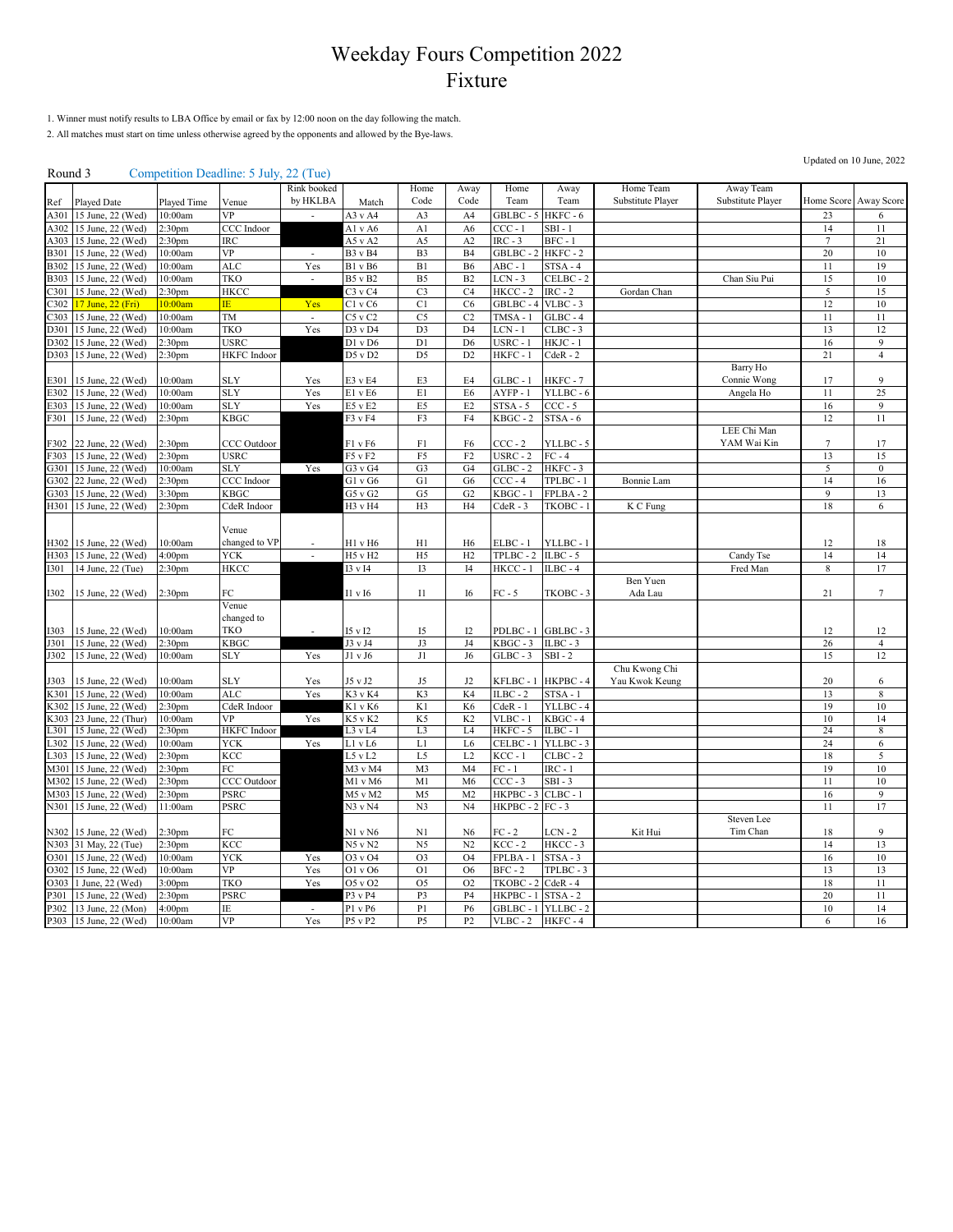1. Winner must notify results to LBA Office by email or fax by 12:00 noon on the day following the match.

2. All matches must start on time unless otherwise agreed by the opponents and allowed by the Bye-laws.

#### Round 4 Competition Deadline: 26 July, 22 (Tue)

|                  |                                      |                                          | $-0$ $-0$          | Rink booked              |                                 | Home                             | Away                             | Home                  | Away                   | Home Team         | Away Team         |                  |            |
|------------------|--------------------------------------|------------------------------------------|--------------------|--------------------------|---------------------------------|----------------------------------|----------------------------------|-----------------------|------------------------|-------------------|-------------------|------------------|------------|
| Ref              | Played Date                          | Played Time                              | Venue              | by HKLBA                 | Match                           | Code                             | Code                             | Team                  | Team                   | Substitute Player | Substitute Player | Home Score       | Away Score |
|                  |                                      |                                          | VP                 |                          |                                 | A2                               |                                  | $BFC - 1$             | $SBI - 1$              |                   |                   |                  |            |
| A401             | 6 July, 22 (Wed)                     | 10:00am                                  |                    |                          | A2vA6                           |                                  | A <sub>6</sub>                   |                       | $IRC - 3$              |                   |                   |                  |            |
| A402             | 6 July, 22 (Wed)                     | 2:30pm                                   | <b>HKFC</b> Indoor |                          | A4 v A5                         | A4<br>A <sub>1</sub>             | A5                               | HKFC - 6<br>$CCC - 1$ |                        |                   |                   |                  |            |
| A403             | 6 July, 22 (Wed)                     | 2:30 <sub>pm</sub>                       | CCC Indoor         |                          | Al v A3                         |                                  | A3                               |                       | GBLBC - 5              |                   |                   |                  |            |
| B401             | 3 July, 22 (Fri)                     | 10:00am                                  | <b>SLY</b>         | Yes                      | <b>B2</b> v B6                  | B2                               | <b>B6</b>                        | CELBC-2               | STSA-4                 |                   |                   |                  |            |
| B402             | 6 July, 22 (Wed)                     | 2:30pm                                   | HKFC Indoor        |                          | <b>B4</b> v <b>B5</b>           | B <sub>4</sub>                   | B5                               | HKFC-2                | LCN - 3                | Priscilla Lam     |                   |                  |            |
| B403             | 3 July, 22 (Fri)                     | 10:00am                                  | <b>ALC</b>         | Yes                      | B1 v B3                         | B1                               | B <sub>3</sub>                   | ABC - 1               | GBLBC - 2              | <b>Bill Yip</b>   |                   |                  |            |
| 2401             | 3 July, 22 (Fri)                     | 10:00am                                  | <b>SLY</b>         | Yes                      | C2vC6                           | C2                               | C <sub>6</sub>                   | $GLBC - 4$            | $VLBC - 3$             |                   |                   |                  |            |
| 2402             | 6 July, 22 (Wed)                     | 2:30pm                                   | <b>IRC</b>         |                          | C <sub>4</sub> v C <sub>5</sub> | C4                               | C <sub>5</sub>                   | $IRC - 2$             | TMSA-1                 |                   |                   |                  |            |
| 2403             | 3 July, 22 (Fri)                     | 10:00am                                  | ΙĒ.                | Yes                      | $C1$ v $C3$                     | $\overline{C}$                   | C <sub>3</sub>                   | GBLBC-4               | $HKCC - 2$             |                   |                   |                  |            |
| D401             | 6 July, 22 (Wed)                     | 2:30 <sub>pm</sub>                       | CdeR Indoor        |                          | D2 v D6                         | D <sub>2</sub>                   | D <sub>6</sub>                   | $CdeR - 2$            | HKJC - 1               |                   |                   |                  |            |
| D402             | 6 July, 22 (Wed)                     | 10:00am                                  | <b>VP</b>          | Yes                      | D4 v D5                         | D <sub>4</sub>                   | D <sub>5</sub>                   | $CLBC - 3$            | HKFC - 1               |                   |                   |                  |            |
| D403             | 6 July, 22 (Wed)                     | 2:30 <sub>pm</sub>                       | USRC               |                          | D1 v D3                         | D <sub>1</sub>                   | D <sub>3</sub>                   | USRC - 1              | LCN - 1                |                   |                   |                  |            |
|                  |                                      |                                          |                    |                          |                                 |                                  |                                  |                       |                        |                   | C H Wong          |                  |            |
| E401             | 6 July, 22 (Wed)                     | 2:30 <sub>pm</sub>                       | CCC Indoor         |                          | E2 v E6                         | E <sub>2</sub>                   | E6                               | CCC - 5               | YLLBC - 6              |                   | Raymond Ng        |                  |            |
|                  |                                      |                                          |                    |                          |                                 |                                  |                                  |                       |                        | Barry Ho          |                   |                  |            |
| E402             | 6 July, 22 (Wed)                     | 2:30 <sub>pm</sub>                       | <b>HKFC</b> Indoor |                          | E4 v E5                         | E4                               | E5                               | HKFC - 7              | $STSA - 5$             | Connie Wong       |                   |                  |            |
| E403             | 6 July, 22 (Wed)                     | 10:00am                                  | <b>SLY</b>         |                          | E1 v E3                         | E1                               | E3                               | AYFP-1                | $GLBC - 1$             |                   |                   |                  |            |
|                  |                                      |                                          |                    |                          |                                 |                                  |                                  |                       |                        |                   | YAM Wai Kin       |                  |            |
|                  |                                      |                                          |                    |                          |                                 |                                  |                                  |                       |                        |                   | Vincent WONG Wai  |                  |            |
| 3401             | 6 July, 22 (Wed)                     | 2:30 <sub>pm</sub>                       | FC                 |                          | F2 v F6                         | F <sub>2</sub>                   | F6                               | $FC - 4$              | YLLBC - 5              | Freddie Ip        | Choi              |                  |            |
| F402             | 6 July, 22 (Wed)                     | 10:00am                                  | <b>SLY</b>         |                          | F4 v F5                         | F4                               | F5                               | $STSA - 6$            | $USRC - 2$             |                   |                   |                  |            |
| F403             | 6 July, 22 (Wed)                     | 2:30 <sub>pm</sub>                       | CCC Outdoor        |                          | F1 vF3                          | F1                               | F3                               | $CCC - 2$             | $KBGC - 2$             |                   |                   |                  |            |
| 5401             | 6 July, 22 (Wed)                     | 10:00am                                  | YCK                | Yes                      | $G2$ v $G6$                     | G <sub>2</sub>                   | G6                               | FPLBA - 2             | TPLBC - 1              |                   |                   |                  |            |
| G402             | 6 July, 22 (Wed)                     | 2:30pm                                   | <b>HKFC</b> Indoor |                          | G4 v G5                         | G4                               | G5                               | HKFC-3                | KBGC - 1               |                   |                   | $\boldsymbol{0}$ | 5          |
| 3403             | 6 July, 22 (Wed)                     | 2:30 <sub>pm</sub>                       | CCC Indoor         |                          | G1vG3                           | G1                               | G <sub>3</sub>                   | $CCC - 4$             | $GLBC - 2$             |                   |                   |                  |            |
| H401             | 3 July, 22 (Fri)                     | 10:00am                                  | <b>ALC</b>         | Yes                      | H <sub>2</sub> v H <sub>6</sub> | H2                               | H <sub>6</sub>                   | $ILBC - 5$            | YLLBC - 1              |                   |                   |                  |            |
|                  |                                      |                                          |                    |                          |                                 |                                  |                                  |                       |                        | John Yip          |                   |                  |            |
| H402             | 6 July, 22 (Wed)                     | 10:00am                                  | <b>TKO</b>         | Yes                      | H4 v H5                         | H <sub>4</sub>                   | H <sub>5</sub>                   | TKOBC - 1             | TPLBC - 2              | Angela Ku         |                   |                  |            |
| H403             | 6 July, 22 (Wed)                     | 10:00am                                  | TKO                | Yes                      | H1 v H3                         | H1                               | H <sub>3</sub>                   | $ELBC - 1$            | $CdeR - 3$             |                   | K C FUNG          |                  |            |
| 401              | 27 June, 22 (Mon)                    | 4:00 <sub>pm</sub>                       | IΕ                 |                          | I2 v I6                         | I2                               | <b>I6</b>                        | GBLBC-3               | TKOBC-3                |                   |                   | 20               | 10         |
| I402             | 6 July, 22 (Wed)                     | 10:00am                                  | <b>ALC</b>         | Yes                      | I4 v I5                         | I4                               | I5                               | $ILBC - 4$            | PDLBC-1                |                   |                   |                  |            |
| 1403             | 6 July, 22 (Wed)                     | 2:30 <sub>pm</sub>                       | ${\rm FC}$         |                          | I1 v I3                         | $_{\rm II}$                      | I3                               | $FC - 5$              | HKCC-1                 | Ben Yuen          |                   |                  |            |
| J401             | 15 July, 22 (Fri)                    | 2:30 <sub>pm</sub>                       | PSRC               |                          | $J2$ v $J6$                     | J2                               | J6                               | HKPBC-4               | $SBI - 2$              |                   |                   |                  |            |
| 1402             | 6 July, 22 (Wed)                     | $10:00$ am                               | <b>ALC</b>         | Yes                      | J4 v J5                         | J4                               | J5                               | $ILBC - 3$            | KFLBC - 1              | Nelson Wong       | CHU Kwong Chi     |                  |            |
| J403             | 6 July, 22 (Wed)                     | 3:00 <sub>pm</sub>                       | SLY                | $\overline{\phantom{a}}$ | J1 v J3                         | J1                               | J3                               | $GLBC - 3$            | KBGC - 3               |                   |                   |                  |            |
| K401             | 6 July, 22 (Wed)                     | 2:30 <sub>pm</sub>                       | KBGC               |                          | K2 v K6                         | K <sub>2</sub>                   | K <sub>6</sub>                   | KBGC - 4              | YLLBC-4                |                   |                   |                  |            |
| K402             | 30 June, 22 (Thur)                   | 3:00 <sub>pm</sub>                       | <b>SLY</b>         | $\sim$                   | K4 v K5                         | K4                               | K <sub>5</sub>                   | STSA-1                | $VLBC - 1$             |                   |                   |                  |            |
| $403$            | 6 July, 22 (Wed)                     | 2:30pm                                   | CdeR Indoor        |                          | K1 v K3                         | K1                               | K3                               | $CdeR - 1$            | $ILBC - 2$             |                   |                   |                  |            |
| .401             | 6 July, 22 (Wed)                     | 10:00am                                  | VP                 | Yes                      | $L2$ v $L6$                     | L2                               | L <sub>6</sub>                   | $CLBC - 2$            | YLLBC-3                |                   |                   |                  |            |
| .402             | 6 July, 22 (Wed)                     | 5:00pm                                   | ΙE                 | $\sim$                   | L4 v L5                         | L4                               | L5                               | $ILBC - 1$            | $KCC - 1$              | Josephine Chan    |                   |                  |            |
| .403             | 6 July, 22 (Wed)                     | 10:00am                                  | YCK                | Yes                      | L1 v L3                         | Ll                               | L <sub>3</sub>                   | CELBC - 1             | HKFC-5                 |                   | Stephen Chan      |                  |            |
| M401             | 6 July, 22 (Wed)                     | 10:00am                                  | VP                 | Yes                      | M2 v M6                         | M <sub>2</sub>                   | M <sub>6</sub>                   | $CLBC - 1$            | $SBI - 3$              |                   |                   |                  |            |
|                  |                                      |                                          | <b>IRC</b>         |                          | $M4$ v $M5$                     | M <sub>4</sub>                   | M <sub>5</sub>                   | $IRC - 1$             | HKPBC - 3              |                   |                   |                  |            |
| M402<br>M403     | 6 July, 22 (Wed)<br>6 July, 22 (Wed) | 2:30 <sub>pm</sub><br>2:30 <sub>pm</sub> | CCC Outdoor        |                          | $M1$ v $M3$                     | M1                               | M3                               | $CCC - 3$             | FC - 1                 |                   |                   |                  |            |
|                  |                                      |                                          |                    |                          |                                 |                                  |                                  |                       |                        |                   | Steven Lee        |                  |            |
|                  |                                      |                                          |                    |                          |                                 |                                  |                                  |                       |                        |                   | Tim Chan          |                  |            |
| N401<br>N402     | 6 July, 22 (Wed)<br>6 July, 22 (Wed) | 2:30 <sub>pm</sub><br>2:30 <sub>pm</sub> | HKCC<br>FC         |                          | N2 v N6<br>N4 v N5              | N <sub>2</sub><br>N <sub>4</sub> | N <sub>6</sub><br>N <sub>5</sub> | HKCC - 3<br>$FC - 3$  | $LCN - 2$<br>$KCC - 2$ | Leo Li            |                   |                  |            |
|                  |                                      |                                          | FC                 |                          |                                 |                                  |                                  |                       |                        |                   |                   |                  |            |
| N403             | 6 July, 22 (Wed)                     | 2:30 <sub>pm</sub>                       |                    |                          | $N1$ v $N3$                     | N1                               | N <sub>3</sub>                   | $FC - 2$              | HKPBC - 2              |                   |                   |                  |            |
| O401             | 6 July, 22 (Wed)                     | 2:30pm                                   | CdeR Indoor        |                          | O <sub>2</sub> v O <sub>6</sub> | O <sub>2</sub>                   | O <sub>6</sub>                   | $CdeR - 4$            | TPLBC - 3              | Helen Chan        |                   |                  |            |
| <b>D402</b>      | 6 July, 22 (Wed)                     | 10:00am                                  | <b>SLY</b>         |                          | 04 v 05                         | O <sub>4</sub>                   | Ο5                               | $STSA - 3$            | TKOBC - 2              |                   |                   |                  |            |
| <b>D403</b>      | 6 July, 22 (Wed)                     | 10:00am                                  | VP                 | Yes                      | O1vO3                           | O <sub>1</sub>                   | O <sub>3</sub>                   | $BFC - 2$             | FPLBA-1                |                   |                   |                  |            |
| <sup>2</sup> 401 | 6 July, 22 (Wed)                     | 2:30 <sub>pm</sub>                       | <b>HKFC</b> Indoor |                          | P <sub>2</sub> v P <sub>6</sub> | P <sub>2</sub>                   | P6                               | HKFC-4                | YLLBC - 2              |                   |                   |                  |            |
| P402             | 6 July, 22 (Wed)                     | 10:00am                                  | <b>SLY</b>         |                          | P4 v P5                         | P <sub>4</sub>                   | P5                               | STSA - 2              | $VLBC - 2$             | Stephen S K Chan  |                   |                  |            |
|                  |                                      |                                          | Venue              |                          |                                 |                                  |                                  |                       |                        |                   |                   |                  |            |
|                  |                                      |                                          | changed to         |                          |                                 |                                  |                                  |                       |                        |                   |                   |                  |            |
|                  | P403 6 July, 22 (Wed)                | 2:00 <sub>pm</sub>                       | <b>PSRC</b>        |                          | P1 v P3                         | P <sub>1</sub>                   | P <sub>3</sub>                   | GBLBC - 1 HKPBC - 1   |                        |                   |                   |                  |            |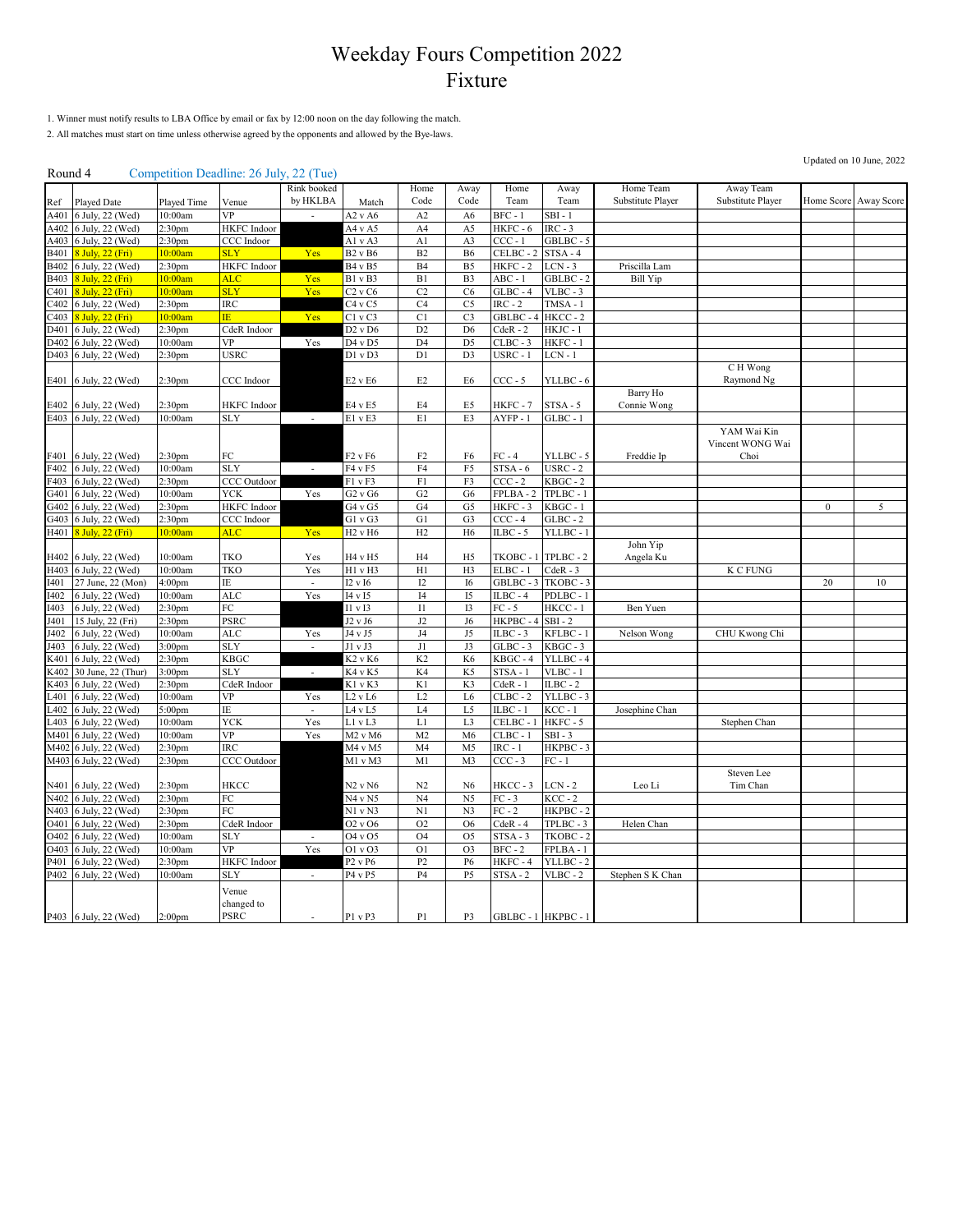1. Winner must notify results to LBA Office by email or fax by 12:00 noon on the day following the match.

2. All matches must start on time unless otherwise agreed by the opponents and allowed by the Bye-laws.

#### Round 5 Competition Deadline: 16 August, 22 (Tue)

|              |                                        |                                          |                    | Rink booked              |                                   | Home           | Away                 | Home                    | Away                   | Home Team         | Away Team         |                  |                       |
|--------------|----------------------------------------|------------------------------------------|--------------------|--------------------------|-----------------------------------|----------------|----------------------|-------------------------|------------------------|-------------------|-------------------|------------------|-----------------------|
| Ref          | <b>Played Date</b>                     | Played Time                              | Venue              | by HKLBA                 | Match                             | Code           | Code                 | Team                    | Team                   | Substitute Player | Substitute Player |                  | Home Score Away Score |
| A501         | 27 July, 22 (Wed)                      | 2:30 <sub>pm</sub>                       | <b>IRC</b>         |                          | A5 v A1                           | A5             | A1                   | $IRC - 3$               | $CCC - 1$              |                   |                   |                  |                       |
| A502         | 27 July, 22 (Wed)                      | 2:30 <sub>pm</sub>                       | SBI                |                          | A6 v A3                           | A <sub>6</sub> | A3                   | $SBI - 1$               | GBLBC - 5              |                   |                   |                  |                       |
| A503         | 27 July, 22 (Wed)                      | 10:00am                                  | $\overline{VP}$    | Yes                      | A2vA4                             | A2             | A4                   | $BFC - 1$               | HKFC-6                 |                   |                   |                  |                       |
| <b>B501</b>  | 27 July, 22 (Wed)                      | 10:00am                                  | TKO                | Yes                      | <b>B5</b> v <b>B1</b>             | B <sub>5</sub> | B1                   | $LCN - 3$               | $ABC - 1$              |                   |                   |                  |                       |
| <b>B502</b>  | 27 July, 22 (Wed)                      | 3:00 <sub>pm</sub>                       | <b>SLY</b>         | $\sim$                   | <b>B6</b> v B3                    | B6             | B <sub>3</sub>       | $STSA - 4$              | GBLBC-2                |                   |                   |                  |                       |
| <b>B503</b>  | 27 July, 22 (Wed)                      | 10:00am                                  | <b>SLY</b>         | $\overline{\phantom{a}}$ | <b>B2</b> v B4                    | B2             | B4                   | CELBC-2                 | HKFC-2                 |                   |                   |                  |                       |
| C501         | 27 July, 22 (Wed)                      | 10:00am                                  | TM                 | $\overline{\phantom{a}}$ | $C5$ v $C1$                       | C <sub>5</sub> | C1                   | TMSA-1                  | GBLBC-4                |                   |                   |                  |                       |
| 2502         | 27 July, 22 (Wed)                      | 10:00am                                  | VP                 | Yes                      | C6vC3                             | C <sub>6</sub> | C <sub>3</sub>       | $VLBC - 3$              | HKCC-2                 |                   |                   |                  |                       |
| 2503         | 27 July, 22 (Wed)                      | 10:00am                                  | <b>SLY</b>         | $\sim$                   | $C2$ v $C4$                       | C2             | C4                   | $GLBC - 4$              | $IRC - 2$              |                   |                   |                  |                       |
| D501         | 27 July, 22 (Wed)                      | 2:30 <sub>pm</sub>                       | <b>HKFC</b> Indoor |                          | D5 v D1                           | D <sub>5</sub> | D1                   | HKFC-1                  | USRC - 1               |                   |                   |                  |                       |
| D502         | 29 July, 22 (Fri)                      | 10:00am                                  | <b>SLY</b>         | Yes                      | D6 v D3                           | D <sub>6</sub> | D <sub>3</sub>       | HKJC-1                  | $LCN - 1$              |                   |                   |                  |                       |
| D503         | 27 July, 22 (Wed)                      | 2:30 <sub>pm</sub>                       | CdeR Indoor        |                          | $D2$ v $D4$                       | D <sub>2</sub> | D <sub>4</sub>       | $CdeR - 2$              | $CLBC - 3$             |                   |                   |                  |                       |
| E501         | 27 July, 22 (Wed)                      | 10:00am                                  | <b>SLY</b>         | $\overline{\phantom{a}}$ | E5 v E1                           | E <sub>5</sub> | E1                   | $STSA - 5$              | $AYFP - 1$             |                   |                   |                  |                       |
| E502         | 27 July, 22 (Wed)                      | 10:00am                                  | YCK                |                          | E6 v E3                           | E <sub>6</sub> | E3                   | YLLBC - 6               | $GLBC - 1$             |                   |                   |                  |                       |
|              |                                        |                                          |                    |                          |                                   |                |                      |                         |                        |                   | Barry Ho          |                  |                       |
| E503         | 27 July, 22 (Wed)                      | 2:30 <sub>pm</sub>                       | CCC Indoor         |                          | E2 v E4                           | $\rm E2$       | E4                   | $CCC - 5$               | HKFC-7                 |                   | Connie Wong       |                  |                       |
| F501         | 27 July, 22 (Wed)                      | 2:30 <sub>pm</sub>                       | <b>USRC</b>        |                          | F5vF1                             | F <sub>5</sub> | F1                   | $USRC - 2$              | $CCC - 2$              |                   |                   |                  |                       |
| F502         | 27 July, 22 (Wed)                      | 10:00am                                  | <b>YCK</b>         | $\overline{\phantom{a}}$ | F6 v F3                           | F6             | F <sub>3</sub>       | YLLBC - 5               | $KBGC - 2$             |                   |                   |                  |                       |
| F503         | 27 July, 22 (Wed)                      | 2:30 <sub>pm</sub>                       | FC                 |                          | F <sub>2</sub> v F <sub>4</sub>   | F2             | F4                   | $FC - 4$                | $STSA - 6$             |                   |                   |                  |                       |
| G501         | 27 July, 22 (Wed)                      | 2:30 <sub>pm</sub>                       | KBGC               |                          | G5vG1                             | G <sub>5</sub> | G <sub>1</sub>       | $KBGC - 1$              | $CCC - 4$              |                   |                   |                  |                       |
| G502         | 29 July, 22 (Fri)                      | 10:00am                                  | SLY                | Yes                      | G6 v G3                           | G <sub>6</sub> | G <sub>3</sub>       | TPLBC - 1               | $GLBC - 2$             |                   |                   |                  |                       |
| G503         | 27 July, 22 (Wed)                      | 10:00am                                  | <b>YCK</b>         | $\overline{\phantom{a}}$ | G2vG4                             | G2             | G4                   | $\overline{FPLBA} - 2$  | HKFC-3                 |                   |                   | $\boldsymbol{0}$ | 5                     |
| H501         | 27 July, 22 (Wed)                      | 10:00am                                  | YCK                | $\overline{\phantom{a}}$ | H5 v H1                           | H <sub>5</sub> | H1                   | TPLBC - 2               | $ELBC - 1$             |                   |                   |                  |                       |
| H502         | 27 July, 22 (Wed)                      | 10:00am                                  | <b>YCK</b>         | $\mathcal{L}$            | H6 v H3                           | H6             | H3                   | YLLBC-1                 | $CdeR - 3$             |                   | K C FUNG          |                  |                       |
| H503         | 29 July, 22 (Fri)                      | 10:00am                                  | <b>ALC</b>         | Yes                      | $H2$ v $H4$                       | H2             | H <sub>4</sub>       | $ILBC - 5$              | TKOBC -                |                   |                   |                  |                       |
| <b>I501</b>  | 27 July, 22 (Wed)                      | 10:00am                                  | ΙE                 | Yes                      | $I5$ v $I1$                       | I5             | $_{\rm II}$          | PDLBC-1                 | $FC - 5$               |                   | Ben Yuen          |                  |                       |
| <b>I502</b>  | 27 July, 22 (Wed)                      | 10:00am                                  | TKO                | Yes                      | I6 v I3                           | I6             | I3                   | TKOBC - 3               | HKCC-1                 |                   |                   |                  |                       |
| <b>I503</b>  | 27 July, 22 (Wed)                      | 10:00am                                  | ΙE                 | Yes                      | I2 vI4                            | I2             | I4                   | $GBLBC - 3$             | $ILBC - 4$             |                   |                   |                  |                       |
| J501         | 27 July, 22 (Wed)                      | 10:00am                                  | <b>SLY</b>         | $\overline{a}$           | J5 v J1                           | J5             | $_{\rm J1}$          | KFLBC - 1               | $GLBC - 3$             |                   |                   |                  |                       |
| J502         | 27 July, 22 (Wed)                      | 2:30 <sub>pm</sub>                       | SBI                |                          | J6 v J3                           | J6             | J3                   | $SBI - 2$               | KBGC - 3               |                   |                   |                  |                       |
| J503         | 27 July, 22 (Wed)                      | 2:30 <sub>pm</sub>                       | PSRC               |                          | $J2$ v $J4$                       | J2             | J4                   | HKPBC-4                 | $ILBC - 3$             |                   |                   |                  |                       |
| K501         | 27 July, 22 (Wed)                      | 10:00am                                  | VP                 | Yes                      | $K5$ v $K1$                       | K <sub>5</sub> | K1                   | $VLBC - 1$              | $CdeR - 1$             |                   |                   |                  |                       |
| K502         | 27 July, 22 (Wed)                      | 10:00am                                  | YCK                | $\sim$                   | K6 v K3                           | K <sub>6</sub> | K3                   | YLLBC-4                 | $ILBC - 2$             |                   |                   |                  |                       |
| K503         | 27 July, 22 (Wed)<br>27 July, 22 (Wed) | 2:30 <sub>pm</sub>                       | <b>KBGC</b>        |                          | <b>K2</b> v K4                    | K2             | K4                   | KBGC-4<br>$KCC - 1$     | $STSA - 1$             |                   |                   |                  |                       |
| .501         |                                        | 3:00 <sub>pm</sub>                       | KCC<br>YCK         |                          | $L5$ v $L1$                       | L5<br>L6       | L1<br>L <sub>3</sub> |                         | CELBC-1                |                   |                   |                  |                       |
| L502         | 27 July, 22 (Wed)<br>27 July, 22 (Wed) | 10:00am<br>10:00am                       | VP                 | $\sim$<br>Yes            | L6vL3<br>L2vL4                    | L2             | L4                   | YLLBC - 3<br>$CLBC - 2$ | HKFC - 5<br>$ILBC - 1$ |                   |                   |                  |                       |
| .503         | 27 July, 22 (Wed)                      |                                          | PSRC               |                          | $M5$ v $M1$                       | M <sub>5</sub> | M1                   | HKPBC - 3               | $CCC - 3$              |                   |                   |                  |                       |
| M501<br>M502 | 27 July, 22 (Wed)                      | 2:30 <sub>pm</sub><br>2:30 <sub>pm</sub> | SBI                |                          | $M6$ v $M3$                       | M6             | M <sub>3</sub>       | $SBI - 3$               | $FC - 1$               |                   |                   |                  |                       |
| M503         | 27 July, 22 (Wed)                      | 10:00am                                  | VP                 | $\overline{\phantom{a}}$ | M2 v M4                           | M <sub>2</sub> | M4                   | $CLBC - 1$              | $IRC - 1$              |                   |                   |                  |                       |
| N501         | 27 July, 22 (Wed)                      | 2:30 <sub>pm</sub>                       | KCC                |                          | $\overline{N5}$ v $\overline{N1}$ | N <sub>5</sub> | N1                   | $KCC - 2$               | $FC - 2$               |                   |                   |                  |                       |
|              | 27 July, 22 (Wed)                      | 10:00am                                  | TKO                | Yes                      | $\overline{N6}$ v $N3$            | N6             | N <sub>3</sub>       | $LCN - 2$               | HKPBC-2                |                   |                   |                  |                       |
| N502<br>N503 | 27 July, 22 (Wed)                      | 2:30 <sub>pm</sub>                       | <b>HKCC</b>        |                          | $N2$ v $N4$                       | N2             | N <sub>4</sub>       | $HKCC - 3$              | $FC - 3$               |                   |                   |                  |                       |
| O501         | 27 July, 22 (Wed)                      | 3:00 <sub>pm</sub>                       | <b>TKO</b>         | $\overline{\phantom{a}}$ | 05 v 01                           | O <sub>5</sub> | O <sub>1</sub>       | TKOBC - 2               | $BFC - 2$              |                   |                   |                  |                       |
| O502         | 27 July, 22 (Wed)                      | 10:00am                                  | YCK                | $\overline{\phantom{a}}$ | O6 v O3                           | O6             | O <sub>3</sub>       | TPLBC - 3               | FPLBA-1                |                   |                   |                  |                       |
| O503         | 27 July, 22 (Wed)                      | 2:30 <sub>pm</sub>                       | CdeR Indoor        |                          | O <sub>2</sub> v <sub>O4</sub>    | O <sub>2</sub> | O <sub>4</sub>       | $CdeR - 4$              | $STSA - 3$             |                   |                   |                  |                       |
| P501         | 27 July, 22 (Wed)                      | 10:00am                                  | VP                 | Yes                      | P5 v P1                           | P <sub>5</sub> | P <sub>1</sub>       | $VLBC - 2$              | GBLBC-1                |                   |                   |                  |                       |
| P502         | 20 July, 22 (Wed)                      | 11:00am                                  | YCK                | $\overline{\phantom{a}}$ | P6 v P3                           | P6             | P3                   | YLLBC - 2               | HKPBC-1                |                   |                   |                  |                       |
|              | P503 27 July, 22 (Wed)                 | 2:30 <sub>pm</sub>                       | HKFC Indoor        |                          | P <sub>2</sub> v <sub>P4</sub>    | P <sub>2</sub> | P4                   | HKFC-4                  | STSA-2                 |                   |                   |                  |                       |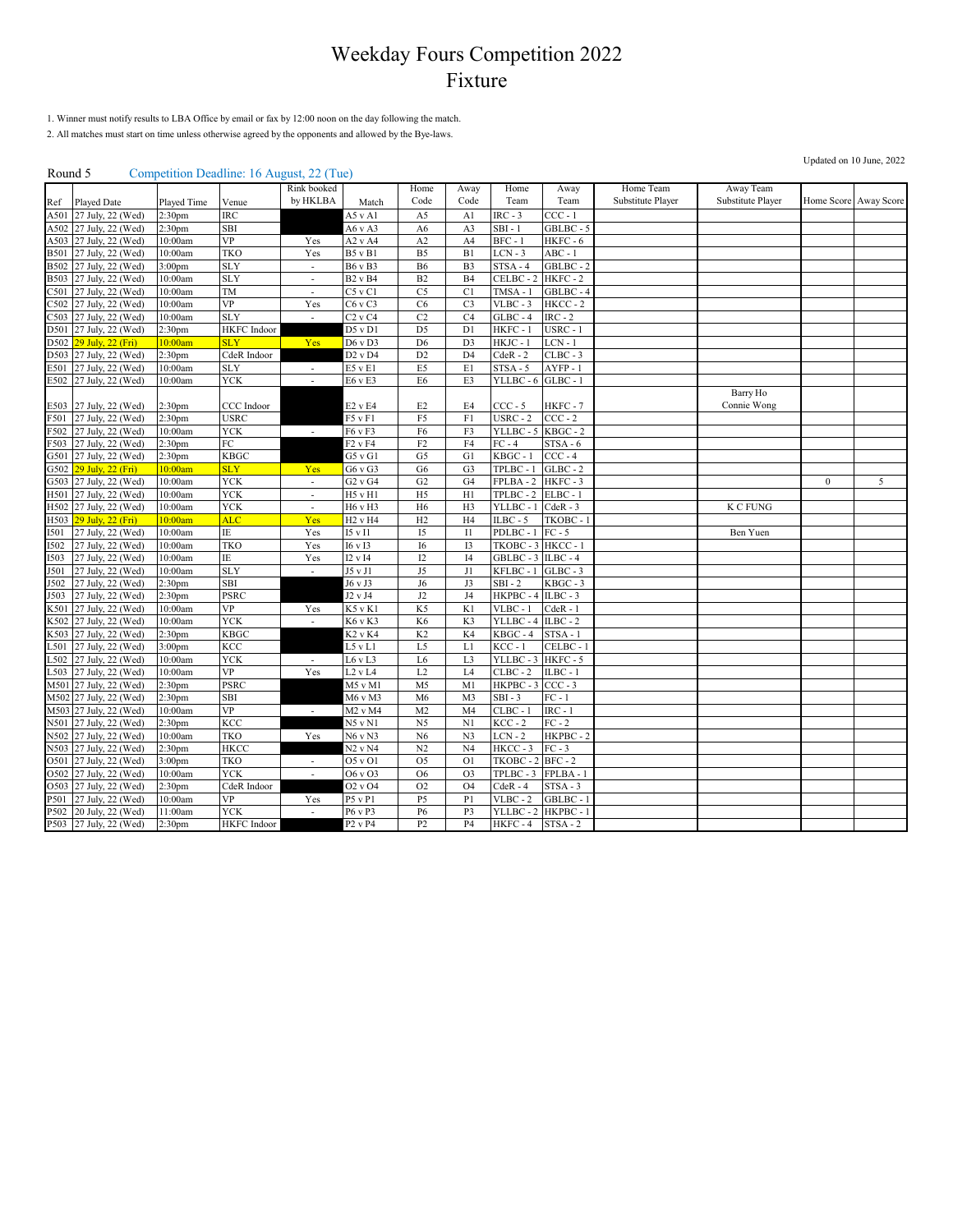|                | A                        |                | $CCC - 1$               |    |                | $BFC - 1$      |                |                | GBLBC-5        |                |                | $HKFC - 6$      |                |                | $IRC - 3$      |                |                | $SBI - 1$       |              |                |           |           |              |
|----------------|--------------------------|----------------|-------------------------|----|----------------|----------------|----------------|----------------|----------------|----------------|----------------|-----------------|----------------|----------------|----------------|----------------|----------------|-----------------|--------------|----------------|-----------|-----------|--------------|
|                |                          | Pts            | For                     | Ag | Pts            | For            | Ag             | Pts            | For            | Ag             | <b>IPts</b>    | For             | Ag             | Pts            | For            | Ag             | Pts            | For             | Ag           | Pts            | For       | Ag        | Dif          |
|                | $A1$ CCC - 1             |                |                         |    | $\overline{2}$ | 14             | 12             | $\overline{0}$ | $\overline{0}$ | $\Omega$       | $\overline{2}$ | 18              | $\overline{4}$ | $\overline{0}$ | $\Omega$       | $\mathbf 0$    | $\overline{2}$ | 14              | 11           | 6              | 46        | 27        | 19           |
|                | A2 <b>BFC - 1</b>        | $\Omega$       | 12                      | 14 |                |                |                | $\overline{2}$ | 28             | $\overline{4}$ | $\mathbf{0}$   | $\overline{0}$  | $\mathbf 0$    | $\overline{2}$ | 21             | $\overline{7}$ | $\overline{0}$ | $\mathbf{0}$    | $\mathbf{0}$ | 4              | 61        | 25        | 36           |
|                | A3 GBLBC - 5             |                |                         |    | $\Omega$       | 4              | 28             |                |                |                | $\overline{2}$ | 23              | 6              | $\Omega$       | 10             | 21             | $\Omega$       | $\overline{0}$  | $\mathbf{0}$ | $\overline{2}$ | 37        | 55        | $-18$        |
|                | A4 HKFC - 6              | $\mathbf{0}$   | $\overline{\mathbf{4}}$ | 18 |                |                |                | $\Omega$       | 6              | 23             |                |                 |                | $\Omega$       | $\Omega$       | $\overline{0}$ | $\overline{0}$ | 10              | 21           | $\Omega$       | 20        | 62        | $-42$        |
|                | A5 IRC - 3               |                |                         |    | $\mathbf{0}$   | $\overline{7}$ | 21             | $\overline{2}$ | 21             | 10             |                |                 |                |                |                |                | $\Omega$       |                 | 14           | $\overline{2}$ | 35        | 45        | $-10$        |
|                | <b>A6 SBI - 1</b>        | 0              | 11                      | 14 |                |                |                |                |                |                | $\overline{2}$ | 21              | 10             | $\overline{2}$ | 14             | $\overline{7}$ |                |                 |              | 4              | 46        | 31        | 15           |
|                |                          |                |                         |    |                |                |                |                |                |                |                |                 |                |                |                |                |                |                 |              | 18             | 245       | 245       | 0            |
|                | В                        |                | $ABC - 1$               |    |                | CELBC-2        |                |                | GBLBC-2        |                |                | $HKFC - 2$      |                |                | $LCN - 3$      |                |                | <b>STSA - 4</b> |              |                |           |           |              |
|                |                          | Pts            | For                     | Ag | Pts            | For            | Ag             | Pts            | For            | Ag             | Pts            | For             | Ag             | Pts            | For            | Ag             | Pts            | For             | Ag           | Pts            | For       | Ag        | Dif          |
|                | <b>B1</b> ABC - 1        |                |                         |    | $\overline{2}$ | 14             | $\overline{7}$ | $\Omega$       | $\overline{0}$ | $\overline{0}$ | $\mathbf{0}$   | 11              | 21             | $\overline{0}$ | $\overline{0}$ | $\mathbf{0}$   | $\overline{0}$ | 11              | 19           | $\overline{2}$ | 36        | 47        | $-11$        |
| B <sub>2</sub> | CELBC-2                  | $\Omega$       | $\overline{7}$          | 14 |                |                |                | $\overline{2}$ | 20             | 10             | $\mathbf{0}$   | $\overline{0}$  | $\mathbf 0$    | $\overline{0}$ | 10             | 15             | $\overline{0}$ | $\mathbf{0}$    | $\Omega$     | $\overline{2}$ | 37        | 39        | $-2$         |
|                | B <sub>3</sub> GBLBC - 2 |                |                         |    | 0              | 10             | 20             |                |                |                | $\overline{2}$ | 20 <sup>1</sup> | 10             | $\overline{0}$ | $\overline{9}$ | 17             | $\overline{0}$ | $\overline{0}$  | $\Omega$     | $\overline{2}$ | 39        | 47        | -8           |
|                | B4 HKFC - 2              | $\overline{2}$ | 21                      | 11 |                |                |                | $\mathbf{0}$   | 10             | 20             |                |                 |                | $\Omega$       | $\Omega$       | $\Omega$       | $\overline{2}$ | 15              | 11           | $\overline{4}$ | 46        | 42        | 4            |
|                | <b>B5 LCN - 3</b>        |                |                         |    | $\overline{2}$ | 15             | 10             | $\overline{2}$ | 17             | 9              |                |                 |                |                |                |                | $\overline{2}$ | 5               | $\Omega$     | 6              | 37        | 19        | 18           |
|                | <b>B6</b> STSA - 4       | $\overline{2}$ | 19                      | 11 |                |                |                |                |                |                | $\mathbf{0}$   | 11              | 15             | $\overline{0}$ | $\overline{0}$ | 5              |                |                 |              | $\overline{2}$ | 30        | 31        | $-1$         |
|                |                          |                |                         |    |                |                |                |                |                |                |                |                 |                |                |                |                |                |                 |              | 18             | 225       | 225       | $\mathbf{0}$ |
|                | C                        |                | GBLBC-4                 |    |                | $GLBC - 4$     |                |                | $HKCC - 2$     |                |                | $IRC - 2$       |                |                | <b>TMSA-1</b>  |                |                | $VLBC - 3$      |              |                |           |           |              |
|                |                          |                |                         |    |                |                |                |                |                |                |                |                 |                |                |                |                |                |                 |              |                |           |           |              |
|                |                          | Pts            | For                     | Aq | Pts            | For            | Ag             | Pts            | <b>IFor</b>    | Ag             | Pts            | For             | Ag             | Pts            | For            | Ag             | Pts            | For             | Ag           | Pts            | For       | Ag        | Dif          |
|                | $C1$ GBLBC - 4           |                |                         |    | $\Omega$       | $\overline{4}$ | 25             | $\overline{0}$ | $\overline{0}$ | $\Omega$       | $\mathbf{0}$   | 10              | 11             | $\overline{0}$ | $\overline{0}$ | $\mathbf 0$    | $\overline{2}$ | 12              | 10           | 2              | 26        | 46        | $-20$        |
|                | $C2$ GLBC - 4            | $\overline{2}$ | 25                      | 4  |                |                |                | 1              | 15             | 15             | $\mathbf{0}$   | $\Omega$        | $\overline{0}$ | $\vert$        | 11             | 11             | $\overline{0}$ | $\overline{0}$  | $\mathbf{0}$ | $\overline{4}$ | 51        | 30        | 21           |
|                | C <sub>3</sub> HKCC - 2  |                |                         |    | $\mathbf{1}$   | 15             | 15             |                |                |                | $\Omega$       | $\overline{5}$  | 15             | $\overline{2}$ | 20             | 5              | $\overline{0}$ | $\overline{0}$  | $\Omega$     | 3              | 40        | 35        | 5            |
|                | <b>C4 IRC - 2</b>        | $\overline{2}$ | 11                      | 10 |                |                |                | $\overline{2}$ | 15             | 5              |                |                 |                | $\Omega$       | $\Omega$       | $\Omega$       | $\overline{2}$ | 15              | 11           | 6              | 41        | 26        | 15           |
|                | $C5$ TMSA-1              |                |                         |    | $\mathbf{1}$   | 11             | 11             | $\Omega$       | 5              | 20             |                |                 |                |                |                |                | $\overline{2}$ | 19              | 13           | 3              | 35        | 44        | -9           |
|                | <b>C6 VLBC - 3</b>       | $\Omega$       | 10                      | 12 |                |                |                |                |                |                | $\Omega$       | 11              | 15             | $\Omega$       | 13             | 19             |                |                 |              | $\Omega$       | 34        | 46        | $-12$        |
|                |                          |                |                         |    |                |                |                |                |                |                |                |                 |                |                |                |                |                |                 |              | 18             | 227       | 227       | 0            |
|                | D                        |                | <b>USRC - 1</b>         |    |                | $CdeR - 2$     |                |                | $LCN - 1$      |                |                | $CLBC - 3$      |                |                | HKFC-1         |                |                | $HKJC - 1$      |              |                |           |           |              |
|                |                          | Pts            | For                     | Ag | Pts            | For            | Ag             | Pts            | For            | Ag             | Pts            | For             | Ag             | Pts            | For            | Ag             | Pts            | For             | Ag           | Pts            | For       | Ag        | Dif          |
|                | <b>D1</b> USRC - 1       |                |                         |    | $\Omega$       | 6              | 21             | $\Omega$       | $\Omega$       | $\overline{0}$ |                | 15              | 15             | $\overline{0}$ | $\Omega$       | $\overline{0}$ | $\overline{2}$ | 16              | 9            | 3              | 37        | 45        | -8           |
|                | D <sub>2</sub> CdeR - 2  | $\overline{2}$ | 21                      | 6  |                |                |                | $\overline{2}$ | 30             | $\overline{2}$ | $\mathbf{0}$   | $\Omega$        | $\mathbf 0$    | $\Omega$       | $\vert$ 4      | 21             | $\Omega$       | $\Omega$        | $\mathbf{0}$ | $\overline{4}$ | 55        | 29        | 26           |
|                | <b>D3</b> LCN - 1        |                |                         |    | $\Omega$       | $\overline{2}$ | 30             |                |                |                | $\overline{2}$ | 13              | 12             | $\overline{0}$ | $6 \mid$       | 19             | $\overline{0}$ | $\Omega$        | $\Omega$     | $\overline{2}$ | 21        | 61        | $-40$        |
|                | D4 CLBC - 3              | 1              | 15                      | 15 |                |                |                | $\Omega$       | 12             | 13             |                |                 |                | $\Omega$       | $\Omega$       | $\mathbf 0$    | $\overline{2}$ | 18              | 13           | 3              | 45        | 41        | 4            |
|                | <b>D5 HKFC - 1</b>       |                |                         |    | 2              | 21             | 4              | 2              | 19             | 6              |                |                 |                |                |                |                | $\overline{2}$ | 26              | 6            | 6              | 66        | 16        | 50           |
|                | <b>D6</b> HKJC - 1       | $\overline{0}$ | 9                       | 16 |                |                |                |                |                |                | $\mathbf 0$    | 13              | 18             | $\overline{0}$ | 6              | 26             |                |                 |              | 0<br>18        | 28<br>252 | 60<br>252 | $-32$<br>0   |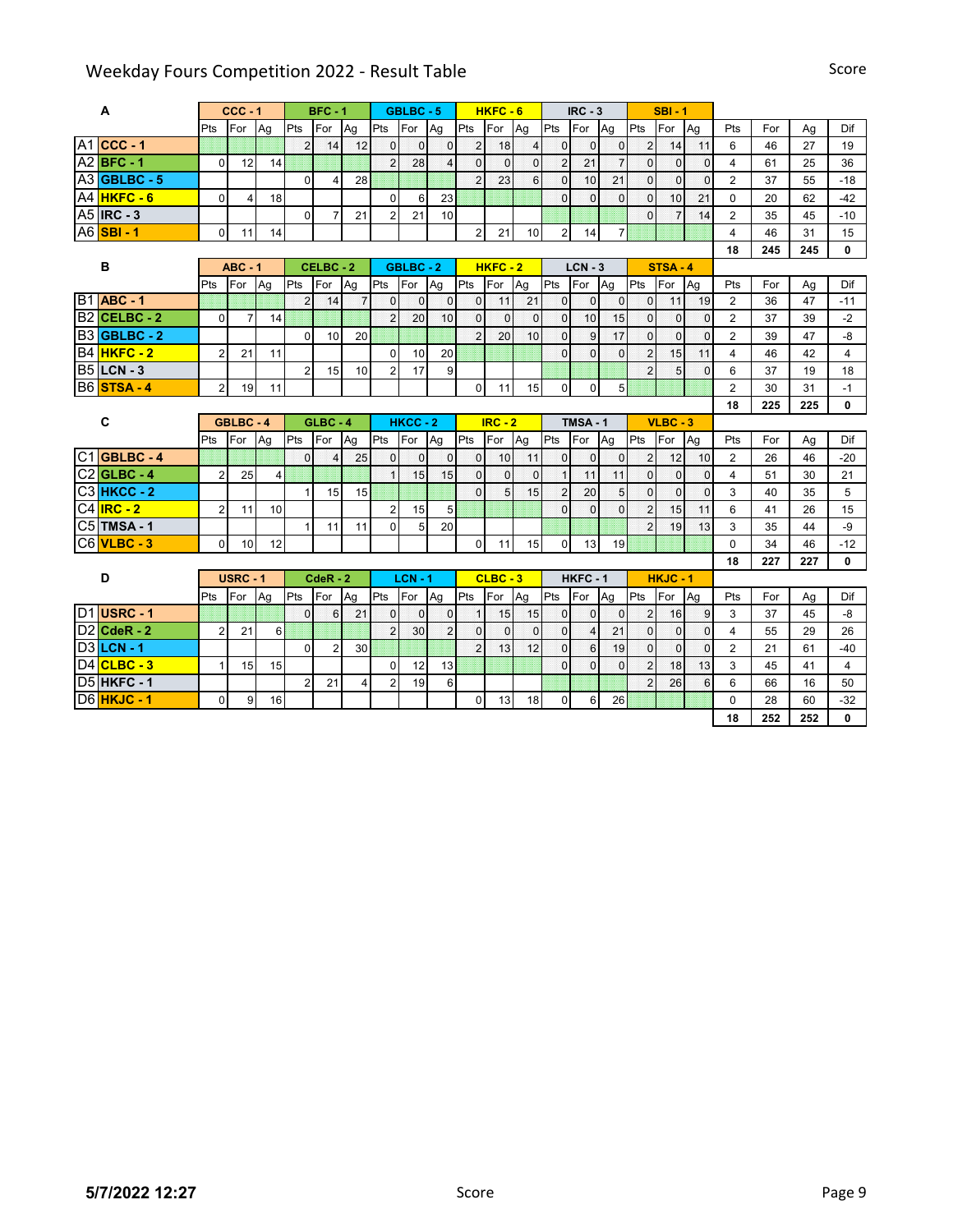| Е                     |                | AYFP-1         |                |                | $CCC - 5$      |                |                | $GLBC - 1$     |              |                | $HKFC - 7$     |                |                | STSA-5         |                |                | YLLBC-6        |                |                |          |     |                |
|-----------------------|----------------|----------------|----------------|----------------|----------------|----------------|----------------|----------------|--------------|----------------|----------------|----------------|----------------|----------------|----------------|----------------|----------------|----------------|----------------|----------|-----|----------------|
|                       | Pts            | For            | Ag             | Pts            | For            | Ag             | Pts            | For            | Ag           | <b>Pts</b>     | For            | Ag             | Pts            | For            | Ag             | Pts            | For            | Ag             | Pts            | For      | Ag  | Dif            |
| $E1$ AYFP - 1         |                |                |                | $\Omega$       | $\overline{7}$ | 26             | $\overline{0}$ | $\mathbf 0$    | $\mathbf 0$  | $\overline{0}$ | 8              | 20             | $\mathbf{0}$   | $\mathbf{0}$   | $\overline{0}$ | $\Omega$       | 11             | 25             | $\Omega$       | 26       | 71  | $-45$          |
| $E2$ CCC - 5          | $\overline{2}$ | 26             | $\overline{7}$ |                |                |                | $\overline{2}$ | 15             | 12           | $\overline{0}$ | $\Omega$       | $\mathbf{0}$   | $\mathbf{0}$   | $\mathbf{g}$   | 16             | $\overline{0}$ | $\Omega$       | $\Omega$       | $\overline{4}$ | 50       | 35  | 15             |
| <b>E3</b> GLBC - 1    |                |                |                | $\Omega$       | 12             | 15             |                |                |              | $\overline{2}$ | 17             | 9              | $\Omega$       | 11             | 14             | $\overline{0}$ | $\mathbf{0}$   | $\overline{0}$ | $\overline{2}$ | 40       | 38  | $\overline{2}$ |
| <b>E4 HKFC - 7</b>    | $\overline{2}$ | 20             | 8              |                |                |                | $\mathbf 0$    | 9              | 17           |                |                |                | $\Omega$       | $\Omega$       | $\Omega$       | $\Omega$       | 8              | 19             | $\overline{2}$ | 37       | 44  | $-7$           |
| <b>E5</b> STSA - 5    |                |                |                | $\overline{2}$ | 16             | 9              | $\overline{2}$ | 14             | 11           |                |                |                |                |                |                | $\mathbf{0}$   | 15             | 16             | $\overline{4}$ | 45       | 36  | 9              |
| E6 YLLBC - 6          | $\overline{2}$ | 25             | 11             |                |                |                |                |                |              | $\overline{2}$ | 19             | 8              | $\overline{2}$ | 16             | 15             |                |                |                | 6              | 60       | 34  | 26             |
|                       |                |                |                |                |                |                |                |                |              |                |                |                |                |                |                |                |                |                | 18             | 258      | 258 | 0              |
| F                     |                | $CCC - 2$      |                |                | $FC - 4$       |                |                | KBGC-2         |              |                | STSA-6         |                |                | USRC-2         |                |                | YLLBC-5        |                |                |          |     |                |
|                       | Pts            | For            | Ag             | Pts            | For            | Ag             | Pts            | For            | Aq           | Pts            | For            | Ag             | Pts            | For            | Ag             | Pts            | For            | Ag             | Pts            | For      | Ag  | Dif            |
| $F1$ CCC - 2          |                |                |                | $\Omega$       | $6\phantom{1}$ | 19             | $\mathbf 0$    | $\overline{0}$ | $\mathbf 0$  | $\overline{0}$ | 10             | 16             | $\mathbf{0}$   | $\mathbf{0}$   | $\mathbf 0$    | $\overline{0}$ | $\overline{7}$ | 17             | $\Omega$       | 23       | 52  | $-29$          |
| $F2$ FC - 4           | $\overline{2}$ | 19             | 6              |                |                |                | $\overline{2}$ | 19             | 3            | $\overline{0}$ | $\overline{0}$ | $\mathbf 0$    | $\overline{2}$ | 15             | 13             | $\Omega$       | $\mathbf{0}$   | $\mathbf{0}$   | 6              | 53       | 22  | 31             |
| <b>F3 KBGC - 2</b>    |                |                |                | $\Omega$       | 3              | 19             |                |                |              | $\overline{2}$ | 12             | 11             | $\overline{0}$ | 5 <sub>l</sub> | 26             | $\overline{0}$ | $\overline{0}$ | $\overline{0}$ | $\overline{2}$ | 20       | 56  | $-36$          |
| F4 STSA - 6           | $\overline{2}$ | 16             | 10             |                |                |                | $\mathbf 0$    | 11             | 12           |                |                |                | $\mathbf{0}$   | $\Omega$       | $\Omega$       | $\mathbf{0}$   | 8              | 21             | $\overline{2}$ | 35       | 43  | $-8$           |
| <b>F5 USRC - 2</b>    |                |                |                | $\Omega$       | 13             | 15             | $\overline{2}$ | 26             | 5            |                |                |                |                |                |                | $\overline{c}$ | 32             | $\overline{2}$ | 4              | 71       | 22  | 49             |
| F6 YLLBC - 5          | 2 <sub>1</sub> | 17             | $\overline{7}$ |                |                |                |                |                |              | $\overline{2}$ | 21             | 8              | $\mathbf 0$    | $\overline{2}$ | 32             |                |                |                | 4              | 40       | 47  | $-7$           |
|                       |                |                |                |                |                |                |                |                |              |                |                |                |                |                |                |                |                |                | 18             | 242      | 242 | 0              |
| G                     |                | $CCC - 4$      |                |                | FPLBA-2        |                |                | $GLBC - 2$     |              |                | HKFC-3         |                |                | KBGC-1         |                |                | <b>TPLBC-1</b> |                |                |          |     |                |
|                       |                |                |                |                |                |                |                |                |              |                |                |                |                |                |                |                |                |                |                |          |     |                |
|                       | Pts            | For            | Ag             | Pts            | For            | Ag             | <b>I</b> Pts   | For            | Ag           | Pts            | For            | Ag             | Pts            | For            | Ag             | Pts            | For            | Ag             | Pts            | For      | Ag  | Dif            |
| $G1$ CCC - 4          |                |                |                | $\overline{2}$ | 34             | $\overline{4}$ | $\Omega$       | $\overline{0}$ | $\mathbf{0}$ | $\overline{2}$ | 5              | $\overline{0}$ | $\mathbf{0}$   | $\Omega$       | $\mathbf 0$    | $\mathbf{0}$   | 14             | 16             | 4              | 53       | 20  | 33             |
| $G2$ FPLBA - 2        | $\Omega$       | $\overline{4}$ | 34             |                |                |                | $\overline{2}$ | 20             | 15           | $\overline{2}$ | 5 <sup>1</sup> | $\overline{0}$ | $\overline{2}$ | 13             | 9              | $\Omega$       | $\mathbf 0$    | $\mathbf 0$    | 6              | 42       | 58  | $-16$          |
| $G3$ GLBC - 2         |                |                |                | $\mathbf 0$    | 15             | 20             |                |                |              | $\overline{2}$ | 5 <sup>1</sup> | $\Omega$       | $\overline{2}$ | 17             | 9              | $\Omega$       | $\Omega$       | $\overline{0}$ | $\overline{4}$ | 37       | 29  | 8              |
| G4 <sup>HKFC</sup> -3 | $\Omega$       | $\Omega$       | 5              | $\Omega$       | $\Omega$       | 5              | $\mathbf 0$    | $\Omega$       | 5            |                |                |                | $\Omega$       | $\Omega$       | 5              | $\Omega$       | $\Omega$       | 5              | $\Omega$       | $\Omega$ | 25  | $-25$          |
| G5 KBGC - 1           |                |                |                | $\Omega$       | 9              | 13             | $\mathbf 0$    | 9              | 17           | $\overline{2}$ | 5              | $\Omega$       |                |                |                | $\overline{2}$ | 16             | 12             | 4              | 39       | 42  | $-3$           |
| G6TPLBC - 1           | $\overline{2}$ | 16             | 14             |                |                |                |                |                |              | $\overline{a}$ | 5              | $\mathbf{0}$   | $\mathbf{0}$   | 12             | 16             |                |                |                | 4              | 33       | 30  | 3              |
|                       |                |                |                |                |                |                |                |                |              |                |                |                |                |                |                |                |                |                | 22             | 204      | 204 | 0              |
| н                     |                | $ELBC - 1$     |                |                | $ILBC - 5$     |                |                | $CdeR - 3$     |              |                | TKOBC - 1      |                |                | TPLBC-2        |                |                | <b>YLLBC-1</b> |                |                |          |     |                |
|                       | Pts            | For            | Ag             | Pts            | <b>IFor</b>    | Ag             | Pts            | For            | Ag           | Pts            | For            | Ag             | Pts            | For            | Ag             | Pts            | <b>I</b> For   | Ag             | Pts            | For      | Ag  | Dif            |
| $H1$ ELBC - 1         |                |                |                | $\Omega$       | 12             | 16             | $\overline{0}$ | $\mathbf 0$    | $\mathbf{0}$ | $\overline{0}$ | 9              | 13             | $\bf{0}$       | $\Omega$       | $\mathbf 0$    | $\overline{0}$ | 11             | 18             | $\mathbf 0$    | 32       | 47  | $-15$          |
| $H2$ <b>ILBC - 5</b>  | $\overline{2}$ | 16             | 12             |                |                |                | $\overline{0}$ | 15             | 19           | $\overline{0}$ | $\overline{0}$ | $\overline{0}$ | $\mathbf{1}$   | 14             | 14             | $\overline{0}$ | $\mathbf{0}$   | $\mathbf 0$    | 3              | 45       | 45  | $\mathbf 0$    |
| $H3$ CdeR - 3         |                |                |                | $\sqrt{2}$     | 19             | 15             |                |                |              | $\overline{2}$ | 18             | 6              | $\mathbf{1}$   | 14             | 14             | $\overline{0}$ | $\mathbf{0}$   | $\mathbf 0$    | 5              | 51       | 35  | 16             |
| H4 TKOBC - 1          | $\overline{2}$ | 13             | 9              |                |                |                | $\mathbf 0$    | 6              | 18           |                |                |                | $\mathbf{0}$   | $\Omega$       | $\overline{0}$ | $\mathbf{0}$   | 16             | 17             | $\overline{2}$ | 35       | 44  | $-9$           |
| $H5$ TPLBC - 2        |                |                |                | $\mathbf{1}$   | 14             | 14             | 1              | 14             | 14           |                |                |                |                |                |                | $\Omega$       | 9              | 22             | $\overline{2}$ | 37       | 50  | $-13$          |
| H6 YLLBC - 1          | $\overline{2}$ | 18             | 11             |                |                |                |                |                |              | $\overline{2}$ | 17             | 16             | $\overline{2}$ | 22             | 9              |                |                |                | 6              | 57       | 36  | 21             |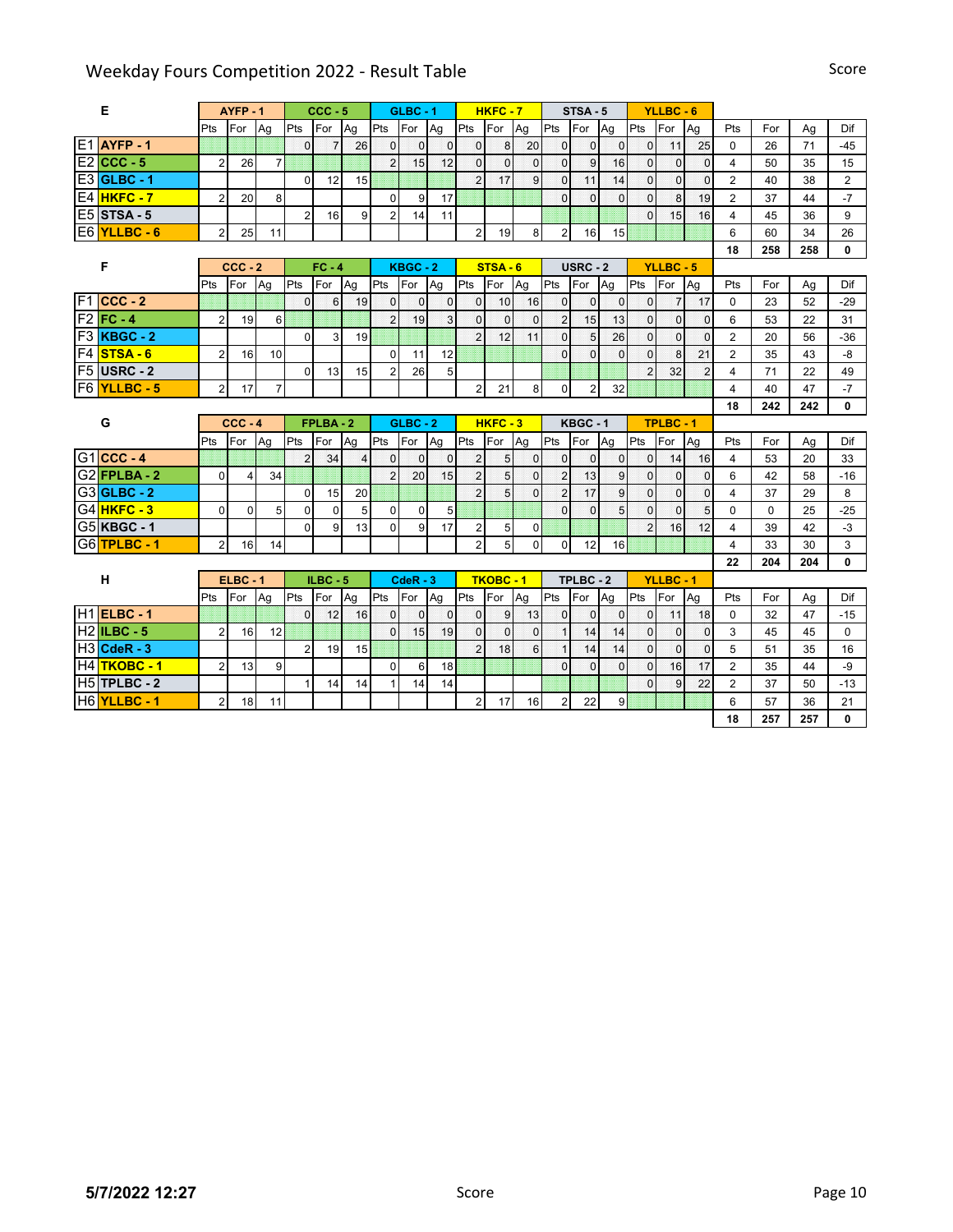|             |                      |                | $FC - 5$       |    |                | GBLBC-3        |    |                | $HKCC - 1$     |                |                | $ILBC - 4$     |                         |                | PDLBC-1        |                |                | <b>TKOBC-3</b> |                |                         |     |     |                |
|-------------|----------------------|----------------|----------------|----|----------------|----------------|----|----------------|----------------|----------------|----------------|----------------|-------------------------|----------------|----------------|----------------|----------------|----------------|----------------|-------------------------|-----|-----|----------------|
|             |                      | Pts            | For            | Ag | Pts            | For            | Ag | Pts For        |                | Ag             | <b>IPts</b>    | <b>IFor</b>    | Ag                      | <b>Pts</b>     | For            | Ag             | Pts            | For            | Ag             | Pts                     | For | Ag  | Dif            |
|             | $11$ FC - 5          |                |                |    | $\Omega$       | 8              | 13 | $\overline{0}$ | $\Omega$       | $\Omega$       | $\overline{2}$ | 18             | 11                      | $\Omega$       | $\Omega$       | $\Omega$       | $\overline{2}$ | 21             | $\overline{7}$ | $\overline{4}$          | 47  | 31  | 16             |
| $ 2\rangle$ | GBLBC-3              | 2              | 13             | 8  |                |                |    | $\overline{2}$ | 36             | $\overline{4}$ | $\Omega$       | $\Omega$       | $\Omega$                | $\mathbf{1}$   | 12             | 12             | $\overline{0}$ | $\Omega$       | $\Omega$       | 5                       | 61  | 24  | 37             |
| 13          | <b>HKCC-1</b>        |                |                |    | $\Omega$       | $\overline{4}$ | 36 |                |                |                | $\Omega$       | $\mathbf{8}$   | 17                      | $\Omega$       | 11             | 13             | $\Omega$       | $\Omega$       | $\Omega$       | $\Omega$                | 23  | 66  | $-43$          |
| 4           | $ILBC - 4$           | $\Omega$       | 11             | 18 |                |                |    | $\overline{2}$ | 17             | 8              |                |                |                         | $\Omega$       | $\Omega$       | $\overline{0}$ | $\overline{2}$ | 15             | 10             | 4                       | 43  | 36  | $\overline{7}$ |
| 15          | <b>PDLBC-1</b>       |                |                |    | 1              | 12             | 12 | $\overline{2}$ | 13             | 11             |                |                |                         |                |                |                | $\Omega$       | $\Omega$       | 5              | 3                       | 25  | 28  | $-3$           |
| 16          | TKOBC - 3            | $\overline{0}$ | $\overline{7}$ | 21 |                |                |    |                |                |                | $\mathbf 0$    | 10             | 15                      | $\overline{2}$ | 5 <sup>1</sup> | $\mathbf 0$    |                |                |                | $\overline{2}$          | 22  | 36  | $-14$          |
|             |                      |                |                |    |                |                |    |                |                |                |                |                |                         |                |                |                |                |                |                | 18                      | 221 | 221 | 0              |
|             | J                    |                | $GLBC - 3$     |    |                | HKPBC-4        |    |                | KBGC-3         |                |                | $ILBC - 3$     |                         |                | KFLBC-1        |                |                | $SBI - 2$      |                |                         |     |     |                |
|             |                      | Pts            | For            | Ag | Pts            | For            | Ag | Pts            | For            | Aq             | Pts            | For            | Ag                      | Pts            | For            | Aq             | Pts            | For            | Ag             | Pts                     | For | Ag  | Dif            |
|             | $J1$ GLBC - 3        |                |                |    | $\overline{2}$ | 16             | 9  | $\mathbf 0$    | $\mathbf{0}$   | $\mathbf 0$    | $\overline{0}$ | 5              | 20                      | $\mathbf 0$    | $\overline{0}$ | 0              | $\overline{2}$ | 15             | 12             | 4                       | 36  | 41  | -5             |
|             | J2 HKPBC - 4         | 0              | 9              | 16 |                |                |    | $\overline{2}$ | 14             | 12             | $\overline{0}$ | $\overline{0}$ | $\overline{0}$          | $\mathbf{0}$   | $6 \mid$       | 20             | $\overline{0}$ | $\mathbf 0$    | $\overline{0}$ | $\overline{2}$          | 29  | 48  | $-19$          |
|             | <b>J3 KBGC - 3</b>   |                |                |    | $\Omega$       | 12             | 14 |                |                |                | $\overline{2}$ | 26             | $\overline{\mathbf{4}}$ | $\overline{2}$ | 22             | 8              | $\overline{0}$ | $\mathbf 0$    | $\mathbf{0}$   | 4                       | 60  | 26  | 34             |
| J4          | $ILBC - 3$           | $\overline{2}$ | 20             | 5  |                |                |    | $\mathbf 0$    | $\overline{4}$ | 26             |                |                |                         | $\mathbf{0}$   | $\Omega$       | $\overline{0}$ | $\mathbf 0$    | 14             | 16             | $\overline{2}$          | 38  | 47  | -9             |
| J5          | <b>KFLBC-1</b>       |                |                |    | 2              | 20             | 6  | $\mathbf 0$    | 8              | 22             |                |                |                         |                |                |                | $\overline{2}$ | 14             | 13             | 4                       | 42  | 41  | $\mathbf{1}$   |
|             | $J6$ SBI - 2         | $\overline{0}$ | 12             | 15 |                |                |    |                |                |                | $\overline{2}$ | 16             | 14                      | $\mathbf 0$    | 13             | 14             |                |                |                | $\overline{2}$          | 41  | 43  | $-2$           |
|             |                      |                |                |    |                |                |    |                |                |                |                |                |                         |                |                |                |                |                |                | 18                      | 246 | 246 | $\mathbf{0}$   |
|             | K                    |                | $CdeR - 1$     |    |                | KBGC-4         |    |                | $ILBC - 2$     |                |                | <b>STSA-1</b>  |                         |                | $VLBC - 1$     |                |                | YLLBC-4        |                |                         |     |     |                |
|             |                      | Pts            | For            | Ag | Pts            | For            | Ag | <b>I</b> Pts   | For            | Ag             | Pts            | For            | Ag                      | Pts            | For            | Ag             | Pts            | For            | Ag             | Pts                     | For | Ag  | Dif            |
|             | $K1$ CdeR - 1        |                |                |    | $\mathbf{1}$   | 11             | 11 | $\Omega$       | $\overline{0}$ | $\Omega$       | $\overline{c}$ | 28             | $\overline{7}$          | $\overline{0}$ | $\Omega$       | $\mathbf 0$    | $\overline{2}$ | 19             | 10             | 5                       | 58  | 28  | 30             |
|             | $K2$ <b>KBGC - 4</b> | $\mathbf{1}$   | 11             | 11 |                |                |    | $\overline{2}$ | 16             | 12             | $\Omega$       | $\overline{0}$ | $\overline{0}$          | $\overline{2}$ | 14             | 10             | $\overline{0}$ | $\Omega$       | $\mathbf 0$    | 5                       | 41  | 33  | 8              |
|             | <b>K3 ILBC - 2</b>   |                |                |    | $\Omega$       | 12             | 16 |                |                |                | $\overline{2}$ | 13             | 8                       | $\overline{2}$ | 17             | $\overline{7}$ | $\Omega$       | $\Omega$       | $\overline{0}$ | 4                       | 42  | 31  | 11             |
|             | <b>K4</b> STSA - 1   | $\Omega$       | $\overline{7}$ | 28 |                |                |    | $\Omega$       | 8              | 13             |                |                |                         | $\Omega$       | $\Omega$       | $\Omega$       | $\Omega$       | 15             | 21             | $\Omega$                | 30  | 62  | $-32$          |
|             | <b>K5 VLBC - 1</b>   |                |                |    | $\Omega$       | 10             | 14 | $\mathbf 0$    | $\overline{7}$ | 17             |                |                |                         |                |                |                | $\overline{2}$ | 18             | 13             | $\overline{2}$          | 35  | 44  | -9             |
|             | K6 YLLBC - 4         | $\Omega$       | 10             | 19 |                |                |    |                |                |                | $\overline{2}$ | 21             | 15                      | $\mathbf 0$    | 13             | 18             |                |                |                | $\overline{2}$          | 44  | 52  | $-8$           |
|             |                      |                |                |    |                |                |    |                |                |                |                |                |                         |                |                |                |                |                |                | 18                      | 250 | 250 | 0              |
|             | L                    |                | CELBC-1        |    |                | $CLBC - 2$     |    |                | <b>HKFC-5</b>  |                |                | $ILBC - 1$     |                         |                | <b>KCC-1</b>   |                |                | <b>YLLBC-3</b> |                |                         |     |     |                |
|             |                      | Pts            | For            | Ag | Pts            | For            | Ag | Pts            | <b>For</b>     | Ag             | Pts            | For            | Ag                      | Pts            | For            | Ag             | Pts            | For            | Ag             | Pts                     | For | Ag  | Dif            |
|             | L1 CELBC - 1         |                |                |    | $\overline{2}$ | 16             | 11 | $\mathbf{0}$   | $\Omega$       | $\overline{0}$ | $\overline{0}$ | 11             | 12                      | $\mathbf{0}$   | $\Omega$       | $\overline{0}$ | $\overline{2}$ | 24             | 6              | $\overline{4}$          | 51  | 29  | 22             |
|             | $L2$ CLBC - 2        | 0              | 11             | 16 |                |                |    | $\overline{c}$ | 17             | 12             | $\Omega$       | $\Omega$       | $\overline{0}$          | $\mathbf{0}$   | 5 <sub>l</sub> | 18             | $\overline{0}$ | $\mathbf{0}$   | $\overline{0}$ | $\overline{2}$          | 33  | 46  | $-13$          |
|             | L3 HKFC - 5          |                |                |    | $\Omega$       | 12             | 17 |                |                |                | $\overline{2}$ | 24             | 8                       | $\overline{2}$ | 29             | $\overline{7}$ | $\overline{0}$ | $\Omega$       | $\mathbf 0$    | $\overline{\mathbf{4}}$ | 65  | 32  | 33             |
|             | L4 ILBC - 1          | $\overline{2}$ | 12             | 11 |                |                |    | $\mathbf 0$    | 8              | 24             |                |                |                         | $\mathbf{0}$   | $\Omega$       | $\overline{0}$ | $\mathbf{0}$   | 10             | 19             | $\overline{2}$          | 30  | 54  | $-24$          |
|             | $L5$ KCC - 1         |                |                |    | 2              | 18             | 5  | 0              | $\overline{7}$ | 29             |                |                |                         |                |                |                | $\overline{2}$ | 23             | 9              | 4                       | 48  | 43  | 5              |
|             | L6 YLLBC - 3         | $\overline{0}$ | 6              | 24 |                |                |    |                |                |                | $\overline{2}$ | 19             | 10                      | $\mathbf 0$    | 9              | 23             |                |                |                | $\overline{2}$          | 34  | 57  | $-23$          |
|             |                      |                |                |    |                |                |    |                |                |                |                |                |                         |                |                |                |                |                |                | 18                      | 261 | 261 | 0              |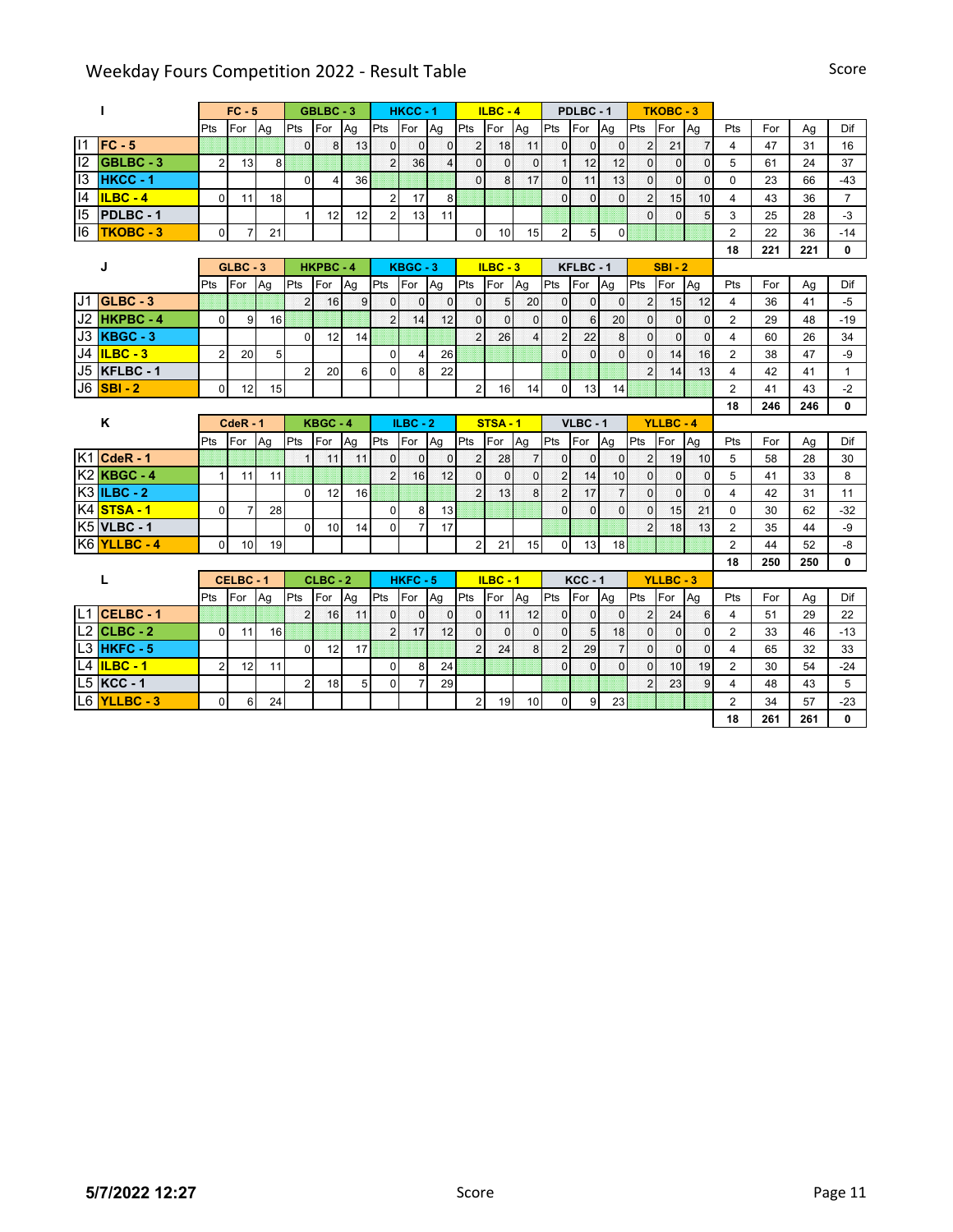| м                        |                | $CCC - 3$ |                |                | $CLBC - 1$     |                |                | $FC - 1$       |                |                | $IRC - 1$      |                |                | HKPBC-3        |                 |                | $SBI - 3$      |              |                |           |           |              |
|--------------------------|----------------|-----------|----------------|----------------|----------------|----------------|----------------|----------------|----------------|----------------|----------------|----------------|----------------|----------------|-----------------|----------------|----------------|--------------|----------------|-----------|-----------|--------------|
|                          | Pts            | For       | Ag             | Pts            | For            | Ag             | Pts            | For            | Ag             | <b>Pts</b>     | <b>IFor</b>    | Ag             | Pts            | <b>IFor</b>    | Ag              | Pts            | For            | Ag           | Pts            | For       | Ag        | Dif          |
| $M1$ CCC - 3             |                |           |                | $\Omega$       | 11             | 19             | $\Omega$       | $\Omega$       | $\Omega$       | $\Omega$       | 7 <sup>1</sup> | 14             | $\overline{0}$ | $\Omega$       | $\overline{0}$  | $\overline{2}$ | 11             | 10           | 2              | 29        | 43        | $-14$        |
| $M2$ CLBC - 1            | $\overline{2}$ | 19        | 11             |                |                |                | $\Omega$       | $\overline{7}$ | 12             | $\Omega$       | $\Omega$       | $\mathbf 0$    | $\overline{0}$ | $\overline{9}$ | 16              | $\overline{0}$ | $\Omega$       | $\mathbf{0}$ | $\overline{2}$ | 35        | 39        | $-4$         |
| $M3$ FC - 1              |                |           |                | $\overline{2}$ | 12             | $\overline{7}$ |                |                |                | $\overline{2}$ | 19             | 10             | $\overline{2}$ | 23             | $\overline{4}$  | $\Omega$       | $\Omega$       | $\mathbf{0}$ | 6              | 54        | 21        | 33           |
| $MAIRC - 1$              | $\overline{2}$ | 14        | $\overline{7}$ |                |                |                | $\mathbf 0$    | 10             | 19             |                |                |                | $\Omega$       | $\Omega$       | $\overline{0}$  | $\overline{2}$ | 14             | 13           | $\overline{4}$ | 38        | 39        | $-1$         |
| M5 HKPBC - 3             |                |           |                | $\overline{2}$ | 16             | 9              | $\mathbf{0}$   | 4              | 23             |                |                |                |                |                |                 | $\Omega$       | 13             | 18           | $\overline{2}$ | 33        | 50        | $-17$        |
| <b>M6</b> SBI - 3        | 0              | 10        | 11             |                |                |                |                |                |                | $\mathbf 0$    | 13             | 14             | $\overline{2}$ | 18             | 13              |                |                |              | $\overline{2}$ | 41        | 38        | 3            |
|                          |                |           |                |                |                |                |                |                |                |                |                |                |                |                |                 |                |                |              | 18             | 230       | 230       | 0            |
| N                        |                | $FC - 2$  |                |                | HKCC-3         |                |                | <b>HKPBC-2</b> |                |                | $FC - 3$       |                |                | $KCC - 2$      |                 |                | $LCN - 2$      |              |                |           |           |              |
|                          | Pts            | For       | Ag             | Pts            | For            | Ag             | Pts            | For            | Ag             | Pts            | For            | Ag             | Pts            | For            | Ag              | Pts            | For            | Ag           | Pts            | For       | Ag        | Dif          |
| <b>N1 FC - 2</b>         |                |           |                | $\overline{2}$ | 17             | 15             | $\Omega$       | $\mathbf{0}$   | $\mathbf 0$    | $\overline{2}$ | 18             | 14             | $\overline{0}$ | $\Omega$       | $\mathbf{0}$    | $\overline{2}$ | 18             | 9            | 6              | 53        | 38        | 15           |
| <b>N2 HKCC - 3</b>       | $\Omega$       | 15        | 17             |                |                |                | $\overline{2}$ | 14             | 10             | $\mathbf{0}$   | $\Omega$       | $\mathbf 0$    | $\overline{0}$ | 13             | 14              | $\overline{0}$ | $\Omega$       | $\Omega$     | $\overline{2}$ | 42        | 41        | $\mathbf{1}$ |
| N3 HKPBC - 2             |                |           |                | $\Omega$       | 10             | 14             |                |                |                | $\overline{2}$ | 11             | 17             | $\overline{2}$ | 13             | 9               | $\overline{0}$ | $\Omega$       | $\mathbf{0}$ | 4              | 34        | 40        | -6           |
| $N4$ $FC - 3$            | $\Omega$       | 14        | 18             |                |                |                | $\Omega$       | 17             | 11             |                |                |                | $\Omega$       | $\Omega$       | $\Omega$        | $\Omega$       | 11             | 13           | $\Omega$       | 42        | 42        | $\Omega$     |
| <b>N5 KCC - 2</b>        |                |           |                | $\overline{2}$ | 14             | 13             | $\Omega$       | 9              | 13             |                |                |                |                |                |                 | $\overline{2}$ | 15             | 9            | 4              | 38        | 35        | 3            |
| <b>N6</b> LCN - 2        | $\overline{0}$ | 9         | 18             |                |                |                |                |                |                | $\overline{2}$ | 13             | 11             | $\overline{0}$ | 9              | 15              |                |                |              | $\overline{2}$ | 31        | 44        | $-13$        |
|                          |                |           |                |                |                |                |                |                |                |                |                |                |                |                |                 |                |                |              | 18             | 240       | 240       | 0            |
|                          |                |           |                |                | $CdeR - 4$     |                |                | FPLBA-1        |                |                | STSA-3         |                |                | TKOBC-2        |                 |                | TPLBC-3        |              |                |           |           |              |
| $\mathbf{o}$             |                | $BFC - 2$ |                |                |                |                |                |                |                |                |                |                |                |                |                 |                |                |              |                |           |           |              |
|                          | Pts            | For       | Aq             | Pts            | For            | Ag             | Pts            | For            | Ag             | Pts            | For            | Ag             | Pts            | For            | Ag              | Pts            | For            | Ag           | Pts            | For       | Ag        | Dif          |
| 01 BFC - 2               |                |           |                | $\Omega$       | 8              | 14             | $\Omega$       | $\overline{0}$ | $\overline{0}$ | $\mathbf{0}$   | 12             | 14             | $\overline{O}$ | $\overline{0}$ | $\mathbf{0}$    | 1              | 13             | 13           | $\mathbf{1}$   | 33        | 41        | $-8$         |
| $O2$ CdeR - 4            | $\overline{2}$ | 14        | 8              |                |                |                | $\overline{2}$ | 14             | $\overline{7}$ | $\mathbf{0}$   | $\overline{0}$ | $\mathbf{0}$   | $\overline{0}$ | 11             | 18              | $\overline{0}$ | $\overline{0}$ | $\mathbf{0}$ | $\overline{4}$ | 39        | 33        | 6            |
| <b>O3 FPLBA - 1</b>      |                |           |                | 0              | $\overline{7}$ | 14             |                |                |                | $\overline{2}$ | 16             | 10             | $\overline{0}$ | 12             | 22              | $\overline{0}$ | $\overline{0}$ | $\mathbf{0}$ | $\overline{2}$ | 35        | 46        | $-11$        |
| 04 STSA - 3              | $\overline{2}$ | 14        | 12             |                |                |                | $\mathbf 0$    | 10             | 16             |                |                |                | $\Omega$       | $\Omega$       | $\overline{0}$  | $\Omega$       | 6              | 18           | $\overline{2}$ | 30        | 46        | $-16$        |
| <b>O5 TKOBC - 2</b>      |                |           |                | $\overline{2}$ | 18             | 11             | $\overline{2}$ | 22             | 12             |                |                |                |                |                |                 | $\Omega$       | 12             | 21           | 4              | 52        | 44        | 8            |
| O6 TPLBC - 3             | 1              | 13        | 13             |                |                |                |                |                |                | $\overline{2}$ | 18             | 6              | $\overline{2}$ | 21             | 12              |                |                |              | 5              | 52        | 31        | 21           |
|                          |                |           |                |                |                |                |                |                |                |                |                |                |                |                |                 |                |                |              | 18             | 241       | 241       | $\mathbf{0}$ |
| P                        |                | GBLBC-1   |                |                | HKFC-4         |                |                | <b>HKPBC-1</b> |                |                | STSA-2         |                |                | $VLBC - 2$     |                 |                | <b>YLLBC-2</b> |              |                |           |           |              |
|                          | Pts            | For       | Ag             | Pts            | For            | Ag             | Pts            | For            | Ag             | Pts            | For            | Ag             | Pts            | For            | Ag              | Pts            | For            | Ag           | Pts            | For       | Ag        | Dif          |
| P1 GBLBC - 1             |                |           |                | $\mathbf{0}$   | 11             | 16             | $\overline{0}$ | $\mathbf 0$    | $\mathbf 0$    | $\mathbf 0$    | $\overline{4}$ | 27             | $\overline{0}$ | $\overline{0}$ | $\mathbf 0$     | $\overline{0}$ | 10             | 14           | $\Omega$       | 25        | 57        | $-32$        |
| P <sub>2</sub> HKFC-4    | $\overline{2}$ | 16        | 11             |                |                |                | $\overline{2}$ | 21             | 11             | $\mathbf{0}$   | $\Omega$       | $\overline{0}$ | $\overline{2}$ | 16             | $6\overline{6}$ | $\overline{0}$ | $\overline{0}$ | $\mathbf 0$  | 6              | 53        | 28        | 25           |
| P <sub>3</sub> HKPBC - 1 |                |           |                | $\mathbf 0$    | 11             | 21             |                |                |                | $\overline{2}$ | 20             | 11             | $\overline{2}$ | 30             | 5               | $\overline{0}$ | $\overline{0}$ | $\mathbf{0}$ | $\overline{4}$ | 61        | 37        | 24           |
| P4 STSA - 2              | $\overline{2}$ | 27        | $\overline{4}$ |                |                |                | $\Omega$       | 11             | 20             |                |                |                | $\Omega$       | $\Omega$       | $\overline{0}$  | $\overline{2}$ | 20             | 15           | $\overline{4}$ | 58        | 39        | 19           |
| <b>P5 VLBC - 2</b>       |                |           |                | $\mathbf 0$    | 6              | 16             | $\Omega$       | 5              | 30             |                |                |                |                |                |                 | $\Omega$       | 9              | 22           | $\mathbf 0$    | 20        | 68        | $-48$        |
| P6 YLLBC - 2             | $\overline{2}$ | 14        | 10             |                |                |                |                |                |                | $\mathbf 0$    | 15             | 20             | $\overline{c}$ | 22             | 9               |                |                |              | 4<br>18        | 51<br>268 | 39<br>268 | 12<br>0      |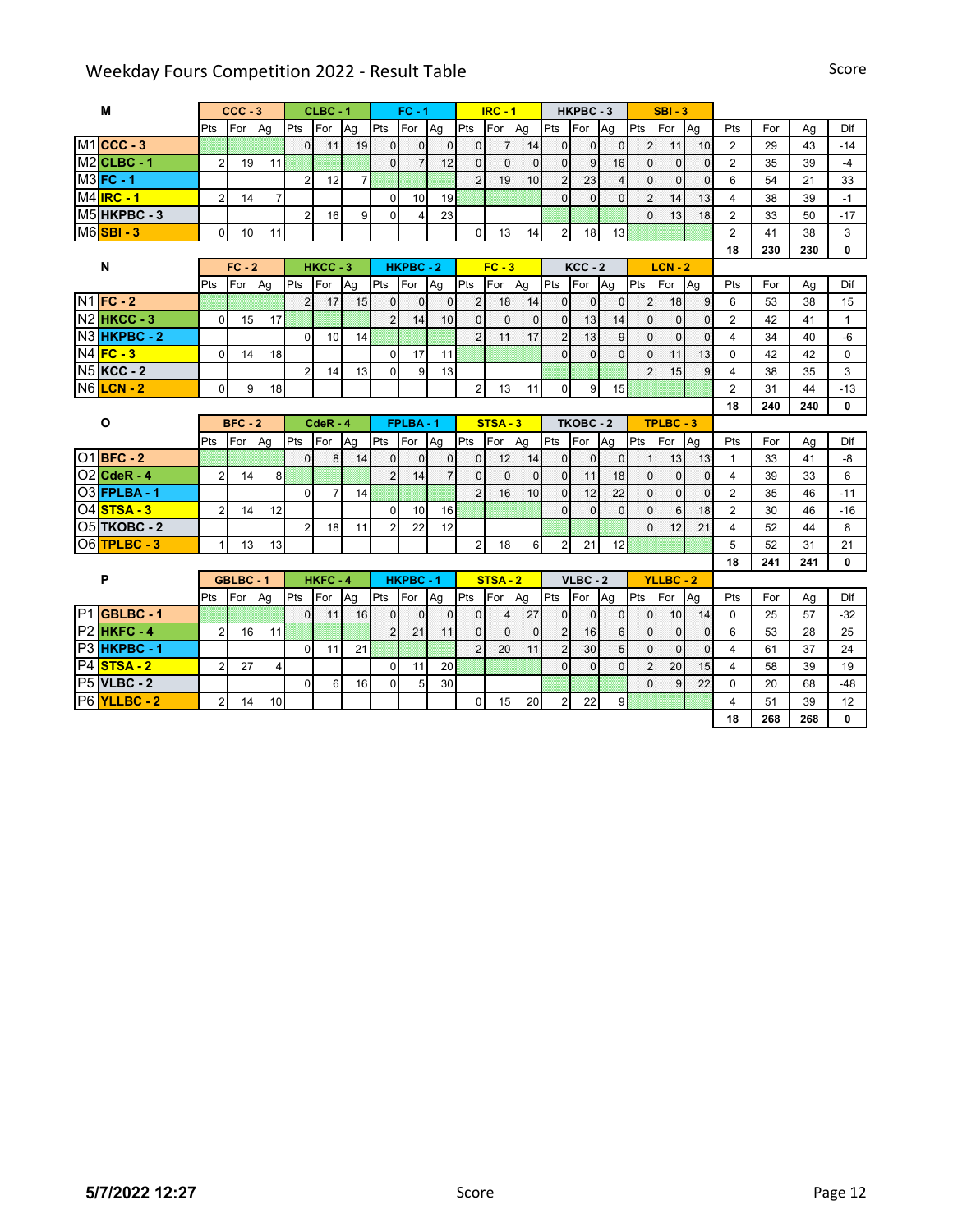Weekday Fours Competition 2022

1. Two bowls per player, 15 ends 2. Burnt end to be re-played.

3. Winner must notify results to LBA Office by email (competition@hklba.org) or fax (2577 5621) by 12:00 noon on the day following the match.

4. All matches must start on time unless otherwise agreed by the opponents and allowed by the Bye-laws.

5. LBA Office must be notified of any substitution prior to a match.

| <b>ROUND 6</b> |                       |        | Wednesday 31st August, 2022 at 3pm (Provisional) |      |      |          |           |            |                      |        |       |      |      |       |
|----------------|-----------------------|--------|--------------------------------------------------|------|------|----------|-----------|------------|----------------------|--------|-------|------|------|-------|
| Ref No. Lead   |                       | Second | Third                                            | Skip | Club | Score Vs |           | Score Lead |                      | Second | Third | Skip | Club | Venue |
| 601            | Winner of Group A     |        |                                                  |      |      |          | vs        |            | Runner up of Group P |        |       |      |      |       |
|                | 602 Winner of Group B |        |                                                  |      |      |          | vs        |            | Runner up of Group O |        |       |      |      |       |
| 603            | Winner of Group C     |        |                                                  |      |      |          | vs        |            | Runner up of Group N |        |       |      |      |       |
| 604            | Winner of Group D     |        |                                                  |      |      |          | vs        |            | Runner up of Group M |        |       |      |      |       |
|                |                       |        |                                                  |      |      |          |           |            |                      |        |       |      |      |       |
|                | 605 Winner of Group E |        |                                                  |      |      |          | vs        |            | Runner up of Group L |        |       |      |      |       |
| 606            | Winner of Group F     |        |                                                  |      |      |          | <b>VS</b> |            | Runner up of Group K |        |       |      |      |       |
| 607            | Winner of Group G     |        |                                                  |      |      |          | vs        |            | Runner up of Group J |        |       |      |      |       |
|                | 608 Winner of Group H |        |                                                  |      |      |          | vs        |            | Runner up of Group I |        |       |      |      |       |
| 609            | Winner of Group I     |        |                                                  |      |      |          | vs        |            | Runner up of Group H |        |       |      |      |       |
| 610            | Winner of Group J     |        |                                                  |      |      |          | vs        |            | Runner up of Group G |        |       |      |      |       |
|                | 611 Winner of Group K |        |                                                  |      |      |          | vs        |            | Runner up of Group F |        |       |      |      |       |
|                | 612 Winner of Group L |        |                                                  |      |      |          | vs        |            | Runner up of Group E |        |       |      |      |       |
|                | 613 Winner of Group M |        |                                                  |      |      |          | <b>VS</b> |            | Runner up of Group D |        |       |      |      |       |
|                | 614 Winner of Group N |        |                                                  |      |      |          | <b>VS</b> |            | Runner up of Group C |        |       |      |      |       |
|                | 615 Winner of Group O |        |                                                  |      |      |          | <b>VS</b> |            | Runner up of Group B |        |       |      |      |       |
| 616            | Winner of Group P     |        |                                                  |      |      |          |           |            | Runner up of Group A |        |       |      |      |       |
|                |                       |        |                                                  |      |      |          |           |            |                      |        |       |      |      |       |

| <b>ROUND 7</b> |            | Wednesday 14th September, 2022 at 3pm (Provisional) |       |      |      |       |      |       |           |        |       |      |      |       |
|----------------|------------|-----------------------------------------------------|-------|------|------|-------|------|-------|-----------|--------|-------|------|------|-------|
| Ref No. Lead   |            | Second                                              | Third | Skip | Club | Score | Vs   | Score | Lead      | Second | Third | Skip | Club | Venue |
| 701            | W / O 601  |                                                     |       |      |      |       | IVS. |       | W / O 602 |        |       |      |      |       |
| 702            | W / O 603  |                                                     |       |      |      |       |      |       | W / O 604 |        |       |      |      |       |
|                | 703 W/O605 |                                                     |       |      |      |       | IVS. |       | W / O 606 |        |       |      |      |       |
|                | 704 W/0607 |                                                     |       |      |      |       |      |       | W / O 608 |        |       |      |      |       |
|                | 705 W/O609 |                                                     |       |      |      |       |      |       | W / O 610 |        |       |      |      |       |
|                | 706 W/0611 |                                                     |       |      |      |       |      |       | W / O 612 |        |       |      |      |       |
| 707            | W / O 613  |                                                     |       |      |      |       |      |       | W / O 614 |        |       |      |      |       |
|                | 708 W/0615 |                                                     |       |      |      |       |      |       | W / O 616 |        |       |      |      |       |

|              | <b>Quarter Finals</b> | Wednesday 28th September, 2022 at 3pm (Provisional) |       |      |      |       |          |             |        |       |             |      |       |
|--------------|-----------------------|-----------------------------------------------------|-------|------|------|-------|----------|-------------|--------|-------|-------------|------|-------|
| Ref No. Lead |                       | Second                                              | Third | Skip | Club | Score | Vs Score | <b>Lead</b> | Second | Third | <b>Skip</b> | Club | Venue |
|              |                       |                                                     |       |      |      |       |          |             |        |       |             |      |       |
|              | QF 1 W / 0 701        |                                                     |       |      |      |       |          | W / O 702   |        |       |             |      |       |
|              |                       |                                                     |       |      |      |       |          |             |        |       |             |      |       |
|              | QF 2 W / 0 703        |                                                     |       |      |      |       |          | W / O 704   |        |       |             |      |       |
|              |                       |                                                     |       |      |      |       |          |             |        |       |             |      |       |
|              | QF 3 W / 0705         |                                                     |       |      |      |       |          | W / O 706   |        |       |             |      |       |
|              |                       |                                                     |       |      |      |       |          |             |        |       |             |      |       |
|              | QF 4 W / 0 707        |                                                     |       |      |      |       |          | W / O 708   |        |       |             |      |       |

#### **Semi Finals Wednesday 12th October, 2022 at 3pm (Provisional)**

| Ref No. Lead    |            | Secon | Skir | Club | Score | l Vel | Score | Lead      | Secon | Skin | Club | Venue |
|-----------------|------------|-------|------|------|-------|-------|-------|-----------|-------|------|------|-------|
|                 |            |       |      |      |       |       |       |           |       |      |      |       |
| SF <sub>1</sub> | W/O QF     |       |      |      |       |       |       | W / O QF2 |       |      |      |       |
|                 |            |       |      |      |       |       |       |           |       |      |      |       |
|                 | SF2 W/OQF3 |       |      |      |       |       |       | W / O QF4 |       |      |      |       |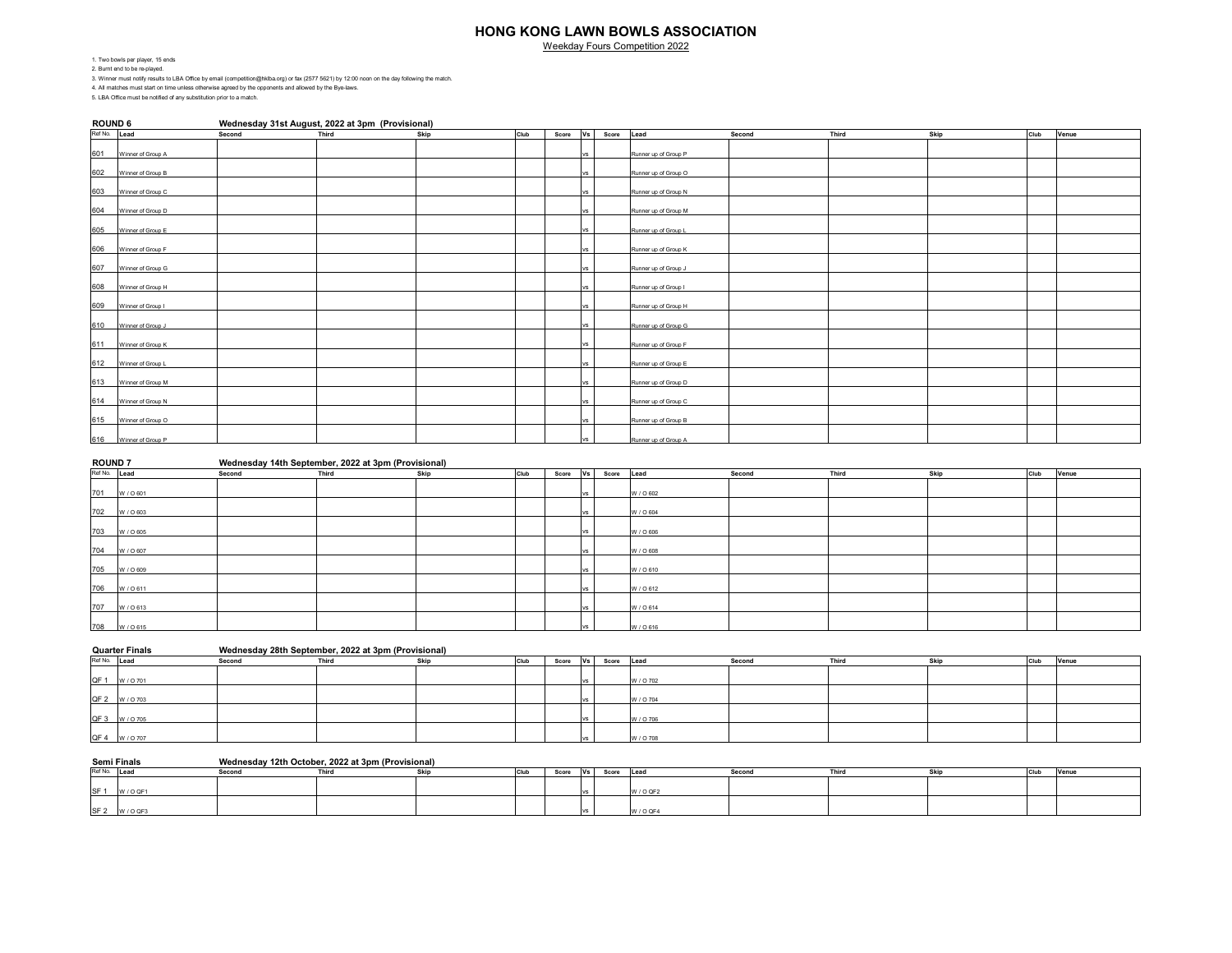Weekday Fours Competition 2022

#### Players List

| <b>CLUB</b>  | Grouping<br>Group | <b>Team Ref</b> | <b>LEAD</b>           | TWO                   | <b>THREE</b>           | <b>SKIP</b>          | <b>HOME GREEN</b> |
|--------------|-------------------|-----------------|-----------------------|-----------------------|------------------------|----------------------|-------------------|
| ABC          | B1                | $ABC - 1$       | <b>SHERON CHAN</b>    | JOJO CHO              | <b>KENNY LAU</b>       | LO KA HING           | $\mathbf{ALC}$    |
| <b>AYFP</b>  | E1                | $AYFP - 1$      | <b>WU TAK KING</b>    | DAVID CHEUNG          | <b>LEUNG HIN WING</b>  | DANNY WONG           | <b>SLY</b>        |
| BFC          | A <sub>2</sub>    | $BFC - 1$       | <b>BOBBY WONG</b>     | <b>BARRY LAI</b>      | <b>BILLY NG</b>        | PERCY CHAN           | VP                |
| BFC          | O <sub>1</sub>    | $BFC - 2$       | YIU KIN LAM           | <b>MIKE NG</b>        | LI MING SUM            | <b>LOMAN LO</b>      | VP                |
| CCC          | A1                | $CCC - 1$       | ALBERT LO             | SUSANNA LO            | <b>JAMES LAW</b>       | <b>JOHN NG</b>       | CCC Indoor        |
| CCC          | F1                | $CCC - 2$       | <b>CHARLENE KWONG</b> | <b>JOANNE YIM</b>     | <b>DOMINIC KWONG</b>   | <b>RICK HO</b>       | CCC Outdoor       |
| CCC          | M1                | $CCC - 3$       | <b>EDDIE YEUNG</b>    | RAYMOND LI            | <b>BILL WONG</b>       | DOMINIC CHAN         | CCC Outdoor       |
| CCC          | G1                | $CCC - 4$       | Y. L. MAN             | <b>LOUIS MA</b>       | C. L. LAM              | PAUL LEE             | CCC Indoor        |
| CCC          | E <sub>2</sub>    | $CCC - 5$       | <b>MIRANDA PUN</b>    | <b>SUSANA SHEA</b>    | <b>STEPHEN SHEA</b>    | <b>GARY PUN</b>      | CCC Indoor        |
| CdeR         | K1                | $CdeR - 1$      | <b>SHANDY YU</b>      | <b>CANDY NG</b>       | CHOW KIN HOI           | RAYMOND HO           | CdeR Indoor       |
| CdeR         | D <sub>2</sub>    | $CdeR - 2$      | <b>HASLA CHOI</b>     | MAY CHEUNG            | <b>LEE WONG</b>        | HERMAN CHAN          | CdeR Indoor       |
| CdeR         | H3                | $CdeR - 3$      | CHAN LOK CHEE         | <b>LOUISE YEUNG</b>   | <b>REX WONG</b>        | PANG YIU KWAN        | CdeR Indoor       |
| CdeR         | O <sub>2</sub>    | $CdeR - 4$      | <b>SANDRA HO</b>      | YOANNE WONG           | <b>ANNIE TAM</b>       | DANNY WONG           | CdeR Indoor       |
| CELBC        | L1                | CELBC - 1       | <b>CHUNG KAM-CHOR</b> | CHAN CHI-MAN          | LI TZE-WAI, LIDDELL    | SIU YAN-CHING        | YCK               |
| CELBC        | <b>B2</b>         | CELBC - 2       | WONG SIU-MING         | YIP SHIU-CHUNG        | <b>WU KIN-HING</b>     | WONG TAT-FEI         | <b>SLY</b>        |
| <b>CLBC</b>  | M <sub>2</sub>    | $CLBC - 1$      | ADA LAM               | <b>SYLVIA HO</b>      | <b>ANTHONY KAN</b>     | <b>BEN KWAN</b>      | VP                |
| <b>CLBC</b>  | L <sub>2</sub>    | $CLBC - 2$      | ANNA LAM              | LISA CHUI             | <b>JOSEPHINE KWONG</b> | NG TIM BO            | VP                |
| CLBC         | D <sub>4</sub>    | $CLBC - 3$      | <b>CANDY NG</b>       | <b>ANTONIA YIU</b>    | JOHN LI SHEK CHONG     | RANDAL CHU           | <b>VP</b>         |
| <b>ELBC</b>  | H1                | $ELBC - 1$      | KENNETH WONG          | <b>KT NG</b>          | <b>BARBARA LAM</b>     | Y C LAM              | TKO               |
| ${\rm FC}$   | M3                | $FC - 1$        | <b>JESSIE LAM</b>     | <b>VIVIAN WONG</b>    | <b>DIAMOND WONG</b>    | EDMOND DONG          | ${\rm FC}$        |
| FC           | N1                | $FC - 2$        | <b>KENT CHAN</b>      | <b>JOANNE HO</b>      | JOANNE LEUNG           | <b>JASON LI</b>      | ${\rm FC}$        |
| ${\rm FC}$   | N4                | $FC - 3$        | CHIU LUM HING         | <b>DAPHNE YEUNG</b>   | <b>KENNETH LO</b>      | <b>WILSON POON</b>   | ${\rm FC}$        |
| ${\rm FC}$   | F <sub>2</sub>    | $FC - 4$        | PAUL LEE              | T P CHOI              | <b>BENNY IM</b>        | POWELL CHENG         | FC                |
| ${\rm FC}$   | <b>I</b> 1        | $FC - 5$        | LINDA LEE             | <b>CHENG MAI YUNG</b> | CHU DAT HON            | WONG PING TAK        | FC                |
| <b>FPLBA</b> | O <sub>3</sub>    | FPLBA - 1       | <b>EDMEN CHEUNG</b>   | <b>ANDY LAI</b>       | TANG NIM CHEE          | <b>HARRY FONG</b>    | YCK               |
| <b>FPLBA</b> | G2                | FPLBA-2         | HOLIDAY CHEUNG        | <b>ALICE LAI</b>      | AMY WONG               | <b>RICKY CHEUNG</b>  | YCK               |
| GBLBC        | P1                | GBLBC - 1       | ANN LAU               | CONNIE LO             | CS TAM                 | MICHAEL WAN          | IE                |
| <b>GBLBC</b> | B <sub>3</sub>    | GBLBC - 2       | ALAN OLSSON           | <b>BRANDON LAW</b>    | <b>JUNE OLSSON</b>     | MANDY WONG           | <b>VP</b>         |
| GBLBC        | 12                | GBLBC - 3       | <b>BRENDA HUANG</b>   | <b>WILSON LAM</b>     | <b>SAM LEE YUEN</b>    | <b>DANIEL WS LAM</b> | IE                |
| GBLBC        | C1                | GBLBC - 4       | ANGIE HUI             | <b>JOE LAI</b>        | WONG KIN WAH           | <b>ANKIE KWAN</b>    | IE                |
| <b>GBLBC</b> | A3                | GBLBC - 5       | EDWARD LI             | WING LEUNG            | WENDY LO               | POLLY MAK            | VP                |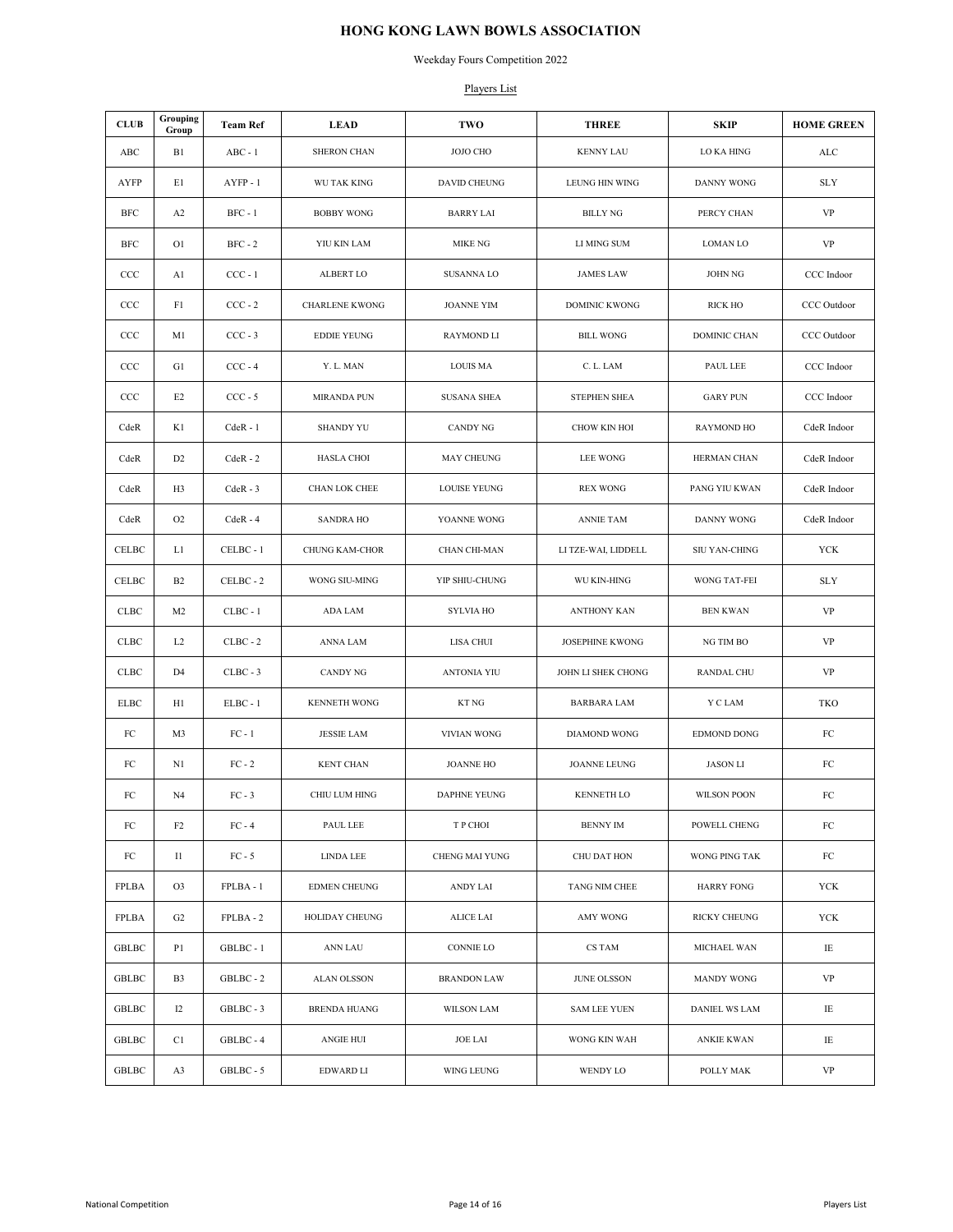Weekday Fours Competition 2022

#### Players List

| <b>CLUB</b>  | Grouping<br>Group | <b>Team Ref</b> | <b>LEAD</b>          | TWO                   | <b>THREE</b>            | <b>SKIP</b>             | <b>HOME GREEN</b> |
|--------------|-------------------|-----------------|----------------------|-----------------------|-------------------------|-------------------------|-------------------|
| GLBC         | E3                | $GLBC - 1$      | TSUI TONG YONG       | <b>CANDY AU</b>       | YAU KA KWONG            | WILLIAM WONG            | <b>SLY</b>        |
| GLBC         | G <sub>3</sub>    | $GLBC - 2$      | LEUNG KIM FUNG       | LUNG SHUET HAN        | PHYLLIS S H WONG        | <b>ALLAN CHEUNG</b>     | <b>SLY</b>        |
| GLBC         | J1                | $GLBC - 3$      | MINA CHAN            | <b>NGAN CHEE MING</b> | MICHAEL WONG MING LEUNG | HENRY NG MAN LEUNG      | <b>SLY</b>        |
| GLBC         | C2                | $GLBC - 4$      | MAY CHUNG            | ANTHONY TSUI          | <b>AARON MAN</b>        | <b>HENRY WAI</b>        | <b>SLY</b>        |
| HKCC         | 13                | HKCC-1          | ALAN LO S.K.         | HENRI SEE             | <b>SABRINA YU</b>       | <b>MARIA SEE</b>        | HKCC              |
| HKCC         | C <sub>3</sub>    | $HKCC - 2$      | CHEUNG KING HO       | CHAN P.A.             | CHENG K.M.              | <b>IRENE CHOW</b>       | HKCC              |
| HKCC         | N2                | HKCC-3          | <b>BRANDON SZETO</b> | WAYNE WONG            | <b>TERESA YUNG</b>      | NICHOLAS TSANG          | HKCC              |
| <b>HKFC</b>  | D <sub>5</sub>    | HKFC - 1        | DAVID CHIU           | <b>WALTER KWOK</b>    | PHYLLIS WONG            | <b>WAGNER CHAN</b>      | HKFC Indoor       |
| HKFC         | <b>B4</b>         | HKFC - 2        | CONNIE CHUNG         | <b>GERRY YIM</b>      | <b>SHADOW LAW</b>       | <b>STANLEY LUK</b>      | HKFC Indoor       |
| HKFC         | G4                | HKFC - 3        | PHILIP SZE           | <b>WANIS SZE</b>      | K H WONG                | DONALD WU               | HKFC Indoor       |
| HKFC         | P <sub>2</sub>    | HKFC-4          | EDMOND CHAN          | <b>IRENE CHAN</b>     | <b>EMMIE WONG</b>       | <b>WARREN CHEUNG</b>    | HKFC Indoor       |
| HKFC         | L <sub>3</sub>    | HKFC - 5        | PEGGY FAI            | <b>BERNARD YOUNG</b>  | <b>FRANKIE SIU</b>      | TERENCE LEE             | HKFC Indoor       |
| HKFC         | A4                | HKFC - 6        | <b>TONIA YIU</b>     | WILLIAM FAN           | LITA LEE                | <b>ARTHUR YIU</b>       | HKFC Indoor       |
| HKFC         | E4                | HKFC - 7        | <b>JOANNE CHAN</b>   | <b>GRACE SWALLOW</b>  | PHIL SWALLOW            | VITAS WU                | HKFC Indoor       |
| HKJC         | D <sub>6</sub>    | HKJC - 1        | VINCENT LAU          | VESTA CHUNG           | <b>JOHN TAM</b>         | <b>STEVE YAN</b>        | <b>SLY</b>        |
| <b>HKPBC</b> | P3                | HKPBC - 1       | ANDIE CHEUNG         | <b>GORAN FONG</b>     | PAUL PANG               | ANDY CHAN               | PSRC              |
| НКРВС        | N3                | HKPBC-2         | DEREK CHAN           | DAISY CHAN            | <b>AUSTINE TAM</b>      | <b>SIMON TO</b>         | PSRC              |
| <b>HKPBC</b> | M5                | HKPBC - 3       | <b>ARTHUR CHAN</b>   | <b>BEN LUK</b>        | PETER LAU               | EDWARD MA               | PSRC              |
| <b>HKPBC</b> | J <sub>2</sub>    | HKPBC-4         | <b>LAM YUEN LING</b> | TANG WAI HUNG         | SO YIU WAI              | LEE SZE CHUNG           | PSRC              |
| ILBC         | L4                | $ILBC - 1$      | <b>GRACE CHENG</b>   | CHAN E HONG           | <b>FRANCIS YAU</b>      | WONG YIU HUNG           | IE                |
| ILBC         | K3                | $ILBC - 2$      | <b>BONNIE LEUNG</b>  | <b>JOHNSON YEUNG</b>  | LEUNG CHI YEE           | <b>JOHNNY KWAN</b>      | ALC               |
| <b>ILBC</b>  | J4                | $ILBC - 3$      | WONG SHU WAN         | PETER CHU             | C S CHAN                | <b>ERIC LO</b>          | $\mathbf{ALC}$    |
| <b>ILBC</b>  | 14                | $ILBC - 4$      | <b>SIMON CHUNG</b>   | <b>RACHEL SIU</b>     | MICHAEL C F CHEUNG      | PETE LEUNG              | ALC               |
| ILBC         | H2                | ILBC - $5$      | <b>EDDIE SO</b>      | <b>OLIVIA TANG</b>    | MANDY WONG              | <b>TRACY LEUNG</b>      | $\mathbf{ALC}$    |
| IRC          | M4                | $IRC - 1$       | JI YAN               | CAROL TSE             | <b>GARY LEUNG</b>       | K C CHING               | IRC               |
| IRC          | C <sub>4</sub>    | $IRC - 2$       | <b>TERESA TUNG</b>   | RODERIC YEUNG         | <b>KENNY HO</b>         | C K HO                  | $\rm IRC$         |
| IRC          | A5                | $IRC - 3$       | <b>THOMAS LEE</b>    | <b>ALICE CHAN</b>     | PETER YAN               | Y K CHAN                | IRC               |
| KBGC         | G5                | $KBGC - 1$      | LYNDA TAI            | TINA NG               | STEPHEN K M CHAN        | ANDY TANG               | KBGC              |
| KBGC         | F3                | $KBGC - 2$      | WINNIE IP            | ANITA LEUNG           | <b>CINDY CHENG</b>      | <b>ALFRED NG</b>        | KBGC              |
| KBGC         | J3                | $KBGC - 3$      | <b>KEVIN HO</b>      | <b>BARRY NGAI</b>     | <b>JOHNNY FAN</b>       | ALFRED PANG             | KBGC              |
| KBGC         | K <sub>2</sub>    | $KBGC - 4$      | <b>BILL SHUM</b>     | <b>JOHN LAU</b>       | <b>SUNNY WONG</b>       | NIK CHEUNG              | <b>KBGC</b>       |
| KCC          | L5                | $KCC - 1$       | PETER HEVICON        | <b>ELLEN HEVICON</b>  | <b>ALICE CHUNG</b>      | TIMMY WANG TIM<br>KWONG | KCC               |
| KCC          | N5                | $KCC - 2$       | <b>EVANGELINE MA</b> | <b>ALKEY SHUM</b>     | <b>DOLORES LEON</b>     | <b>RHONDI YEUNG</b>     | KCC               |